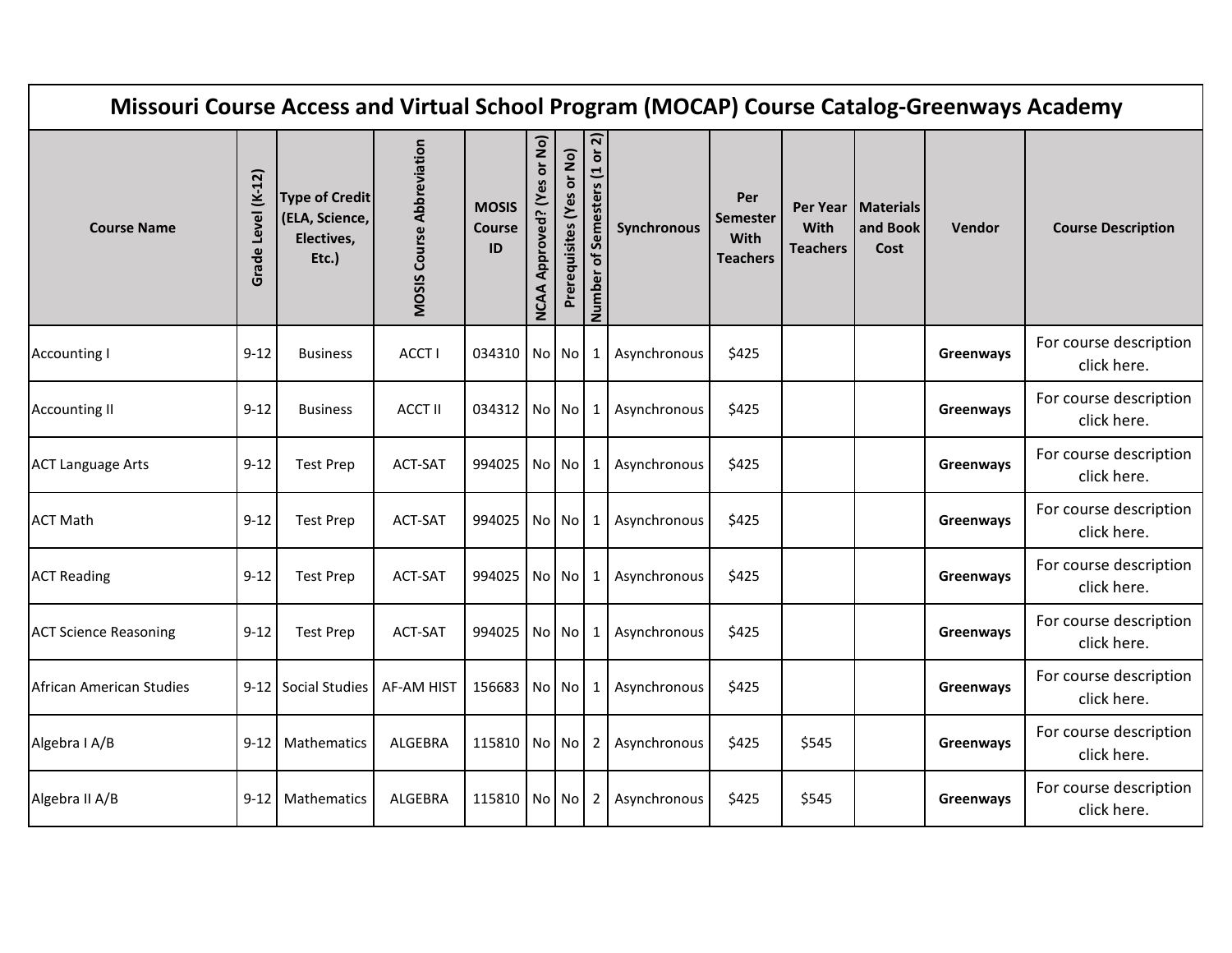| Missouri Course Access and Virtual School Program (MOCAP) Course Catalog-Greenways Academy |                       |                                                                |                                  |                                     |                                             |                           |                                                           |              |                                                   |                         |                                          |           |                                       |
|--------------------------------------------------------------------------------------------|-----------------------|----------------------------------------------------------------|----------------------------------|-------------------------------------|---------------------------------------------|---------------------------|-----------------------------------------------------------|--------------|---------------------------------------------------|-------------------------|------------------------------------------|-----------|---------------------------------------|
| <b>Course Name</b>                                                                         | Level (K-12)<br>Grade | <b>Type of Credit</b><br>(ELA, Science,<br>Electives,<br>Etc.) | <b>MOSIS Course Abbreviation</b> | <b>MOSIS</b><br><b>Course</b><br>ID | or No)<br>es<br>Approved? (Y<br><b>NCAA</b> | Prerequisites (Yes or No) | ন $\overline{\mathsf{a}}$<br>of Semesters (1 or<br>Number | Synchronous  | Per<br><b>Semester</b><br>With<br><b>Teachers</b> | With<br><b>Teachers</b> | Per Year   Materials<br>and Book<br>Cost | Vendor    | <b>Course Description</b>             |
| American Literature A/B                                                                    | $9-12$                | English<br>Language Arts                                       | <b>LANG ARTS</b>                 | 054800 No No                        |                                             |                           | $2^{\circ}$                                               | Asynchronous | \$425                                             | \$545                   |                                          | Greenways | For course description<br>click here. |
| Anthropology I A/B                                                                         |                       | 9-12 Social Studies                                            | ANTHROPLG<br>Y                   | 156680 No No                        |                                             |                           | 2                                                         | Asynchronous | \$425                                             | \$545                   |                                          | Greenways | For course description<br>click here. |
| Anthropology II A/B                                                                        |                       | 9-12 Social Studies                                            | ANTHROPLG<br>Υ                   | 156680 No No                        |                                             |                           | $\mathbf{2}$                                              | Asynchronous | \$425                                             | \$545                   |                                          | Greenways | For course description<br>click here. |
| AP Calculus AB A/B                                                                         | $9 - 12$              | AP-<br>Mathematics                                             | <b>AP-CALC AB</b>                | 115895 No No                        |                                             |                           | $\mathbf{2}$                                              | Asynchronous | \$425                                             | \$545                   |                                          | Greenways | For course description<br>click here. |
| AP Computer Science A                                                                      | $9 - 12$              | AP-Elective                                                    | AP-CMPR SC<br>A                  | 991195 No No                        |                                             |                           | 1                                                         | Asynchronous | \$425                                             |                         |                                          | Greenways | For course description<br>click here. |
| AP English Literature &<br>Composition A/B                                                 | $9-12$                | AP-English<br>Language Arts                                    | AP-ENG LT<br><b>CP</b>           | 054995 No No                        |                                             |                           | $\mathbf{2}$                                              | Asynchronous | \$425                                             | \$545                   |                                          | Greenways | For course description<br>click here. |
| AP United States History A/B                                                               | $9 - 12$              | AP-Social<br>Studies                                           | <b>AP-US HIST</b>                | 156295 No No                        |                                             |                           | $\overline{2}$                                            | Asynchronous | \$425                                             | \$545                   |                                          | Greenways | For course description<br>click here. |
| Art 1 A/B                                                                                  | $\mathbf{1}$          | Fine Arts                                                      | <b>ART</b>                       | 024100   No   No                    |                                             |                           | $2^{\circ}$                                               | Asynchronous | \$425                                             | \$545                   |                                          | Greenways | For course description<br>click here. |
| Art $2 A/B$                                                                                | $\overline{2}$        | Fine Arts                                                      | ART                              | 024100 No No                        |                                             |                           | 2                                                         | Asynchronous | \$425                                             | \$545                   |                                          | Greenways | For course description<br>click here. |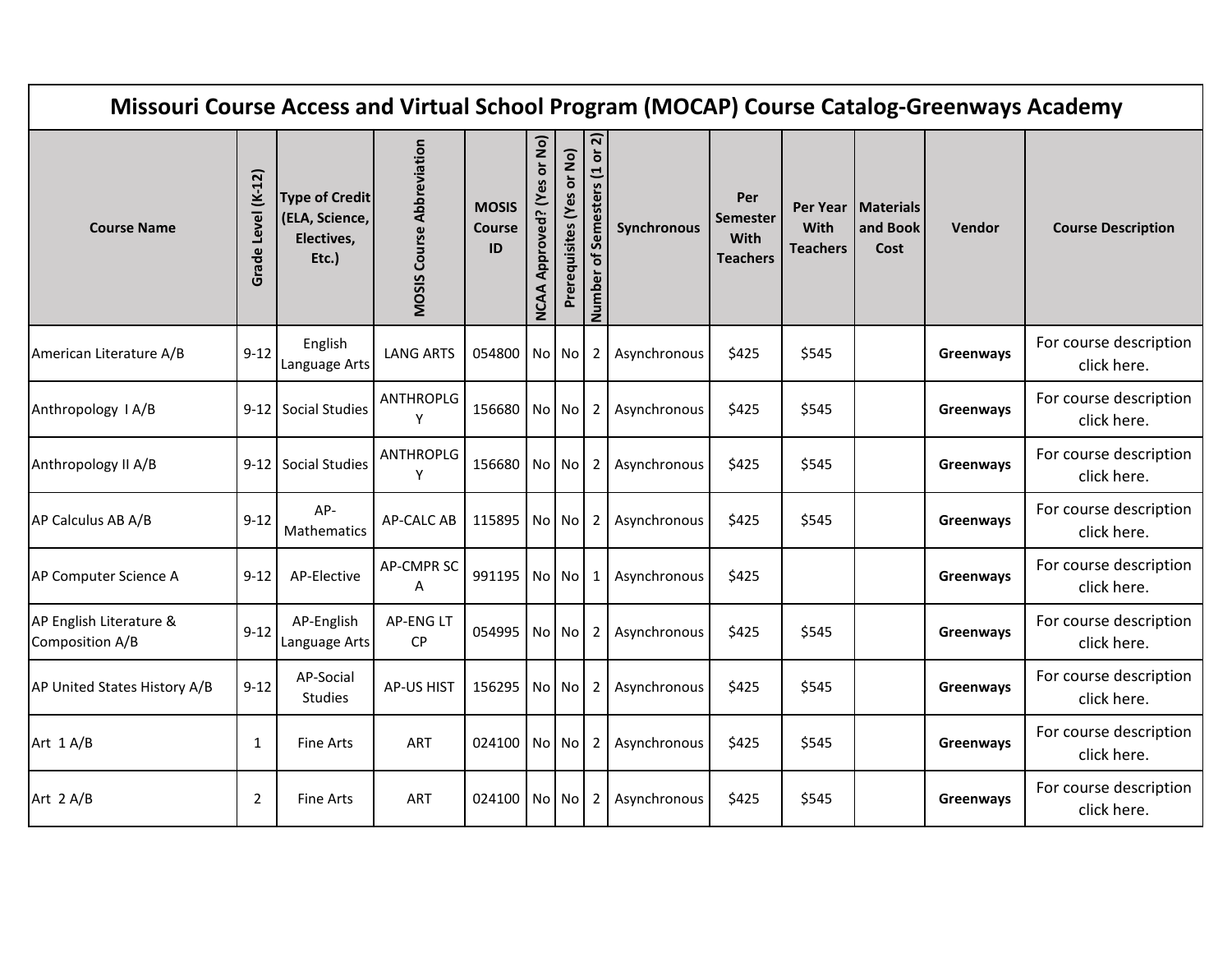| Missouri Course Access and Virtual School Program (MOCAP) Course Catalog-Greenways Academy |                       |                                                                |                                  |                                     |                                         |                           |                              |              |                                                   |                                     |                                      |           |                                       |
|--------------------------------------------------------------------------------------------|-----------------------|----------------------------------------------------------------|----------------------------------|-------------------------------------|-----------------------------------------|---------------------------|------------------------------|--------------|---------------------------------------------------|-------------------------------------|--------------------------------------|-----------|---------------------------------------|
| <b>Course Name</b>                                                                         | Level (K-12)<br>Grade | <b>Type of Credit</b><br>(ELA, Science,<br>Electives,<br>Etc.) | <b>MOSIS Course Abbreviation</b> | <b>MOSIS</b><br><b>Course</b><br>ID | or No)<br>Approved? (Yes<br><b>NCAA</b> | Prerequisites (Yes or No) | Number of Semesters (1 or 2) | Synchronous  | Per<br><b>Semester</b><br>With<br><b>Teachers</b> | Per Year<br>With<br><b>Teachers</b> | <b>Materials</b><br>and Book<br>Cost | Vendor    | <b>Course Description</b>             |
| Art $3 A/B$                                                                                | 3                     | <b>Fine Arts</b>                                               | <b>ART</b>                       | 024100 No No                        |                                         |                           | $\overline{2}$               | Asynchronous | \$425                                             | \$545                               |                                      | Greenways | For course description<br>click here. |
| Art 4 A/B                                                                                  | 4                     | Fine Arts                                                      | ART                              | 024100 No No                        |                                         |                           | 2                            | Asynchronous | \$425                                             | \$545                               |                                      | Greenways | For course description<br>click here. |
| Art 5 A/B                                                                                  | 5                     | <b>Fine Arts</b>                                               | <b>ART</b>                       | 024100 No No                        |                                         |                           | $\overline{2}$               | Asynchronous | \$425                                             | \$545                               |                                      | Greenways | For course description<br>click here. |
| Art KA/B                                                                                   | K                     | <b>Fine Arts</b>                                               | ART                              | 024100 No No                        |                                         |                           | $\overline{2}$               | Asynchronous | \$425                                             | \$545                               |                                      | Greenways | For course description<br>click here. |
| Art History & Appreciation                                                                 | $9 - 12$              | <b>Fine Arts</b>                                               | <b>ART APPREC</b>                | 024110 No No                        |                                         |                           | 1                            | Asynchronous | \$425                                             |                                     |                                      | Greenways | For course description<br>click here. |
| Art in World Cultures                                                                      | $9 - 12$              | <b>Fine Arts</b>                                               | OTHER ART                        | 024199 No No                        |                                         |                           | 1                            | Asynchronous | \$425                                             |                                     |                                      | Greenways | For course description<br>click here. |
| Astronomy A/B                                                                              | $9 - 12$              | Science                                                        | ASTRONOMY 133810 No No           |                                     |                                         |                           | $\overline{2}$               | Asynchronous | \$425                                             | \$545                               |                                      | Greenways | For course description<br>click here. |
| Audio/Video Production I A/B                                                               | $9 - 12$              | Elective                                                       | <b>EXP-ENRICH</b>                | 991010   No   No                    |                                         |                           | $\overline{2}$               | Asynchronous | \$425                                             | \$545                               |                                      | Greenways | For course description<br>click here. |
| Biology A/B                                                                                | $9 - 12$              | Science                                                        | <b>BIOLOGY</b>                   | 134200 No No                        |                                         |                           | 2                            | Asynchronous | \$425                                             | \$545                               |                                      | Greenways | For course description<br>click here. |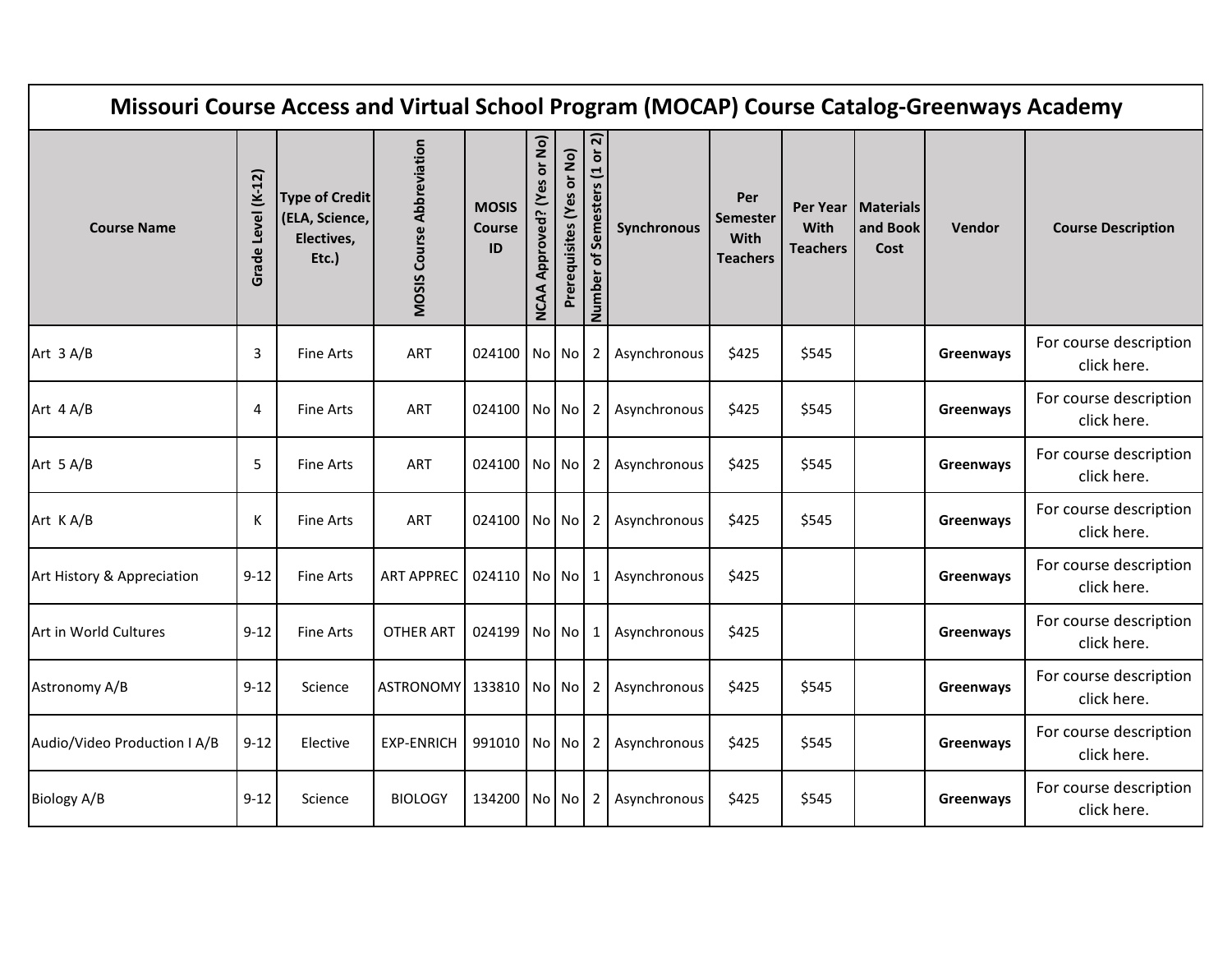| Missouri Course Access and Virtual School Program (MOCAP) Course Catalog-Greenways Academy |                       |                                                                |                                  |                                     |                                             |                           |                                                           |              |                                                   |                         |                                          |               |                                       |
|--------------------------------------------------------------------------------------------|-----------------------|----------------------------------------------------------------|----------------------------------|-------------------------------------|---------------------------------------------|---------------------------|-----------------------------------------------------------|--------------|---------------------------------------------------|-------------------------|------------------------------------------|---------------|---------------------------------------|
| <b>Course Name</b>                                                                         | Level (K-12)<br>Grade | <b>Type of Credit</b><br>(ELA, Science,<br>Electives,<br>Etc.) | <b>MOSIS Course Abbreviation</b> | <b>MOSIS</b><br><b>Course</b><br>ID | or No)<br>δĝ<br>Approved? (Y<br><b>NCAA</b> | Prerequisites (Yes or No) | ন $\overline{\mathsf{a}}$<br>of Semesters (1 or<br>Number | Synchronous  | Per<br><b>Semester</b><br>With<br><b>Teachers</b> | With<br><b>Teachers</b> | Per Year   Materials<br>and Book<br>Cost | <b>Vendor</b> | <b>Course Description</b>             |
| <b>Business English A/B</b>                                                                | $9-12$                | English<br>Language Arts                                       | O LANG ART                       | 054899 No No                        |                                             |                           | $2^{\circ}$                                               | Asynchronous | \$425                                             | \$545                   |                                          | Greenways     | For course description<br>click here. |
| <b>Business Information</b><br>Management A/B                                              | $9 - 12$              | <b>Business</b>                                                | <b>BUS MGMT</b>                  | 034301 No No                        |                                             |                           | 2                                                         | Asynchronous | \$425                                             | \$545                   |                                          | Greenways     | For course description<br>click here. |
| <b>Career Explorations A/B</b>                                                             | 9-12                  | Elective                                                       | <b>CAREER ED</b>                 | 997000 No No                        |                                             |                           | $\mathbf{2}$                                              | Asynchronous | \$425                                             | \$545                   |                                          | Greenways     | For course description<br>click here. |
| <b>Careers in Criminal Justice</b>                                                         | $9 - 12$              | Elective                                                       | <b>EXP-ENRICH</b>                | 991010 No No                        |                                             |                           | 1                                                         | Asynchronous | \$425                                             |                         |                                          | Greenways     | For course description<br>click here. |
| Child Development A/B                                                                      | $9 - 12$              | Family &<br>Consumer<br>Science                                | CHILD DEV I                      | 096821                              |                                             | No No                     | 2                                                         | Asynchronous | \$425                                             | \$545                   |                                          | Greenways     | For course description<br>click here. |
| Civics                                                                                     |                       | 9-12 Social Studies                                            | <b>CITIZENSHP</b>                | 156610 No No                        |                                             |                           | $\mathbf{1}$                                              | Asynchronous | \$425                                             |                         |                                          | Greenways     | For course description<br>click here. |
| Computer Programming I A/B                                                                 | $9 - 12$              | <b>Business</b>                                                | <b>COMP PROG</b>                 | 034355 No No                        |                                             |                           | $\overline{2}$                                            | Asynchronous | \$425                                             | \$545                   |                                          | Greenways     | For course description<br>click here. |
| Computing for College &<br>Careers A/B                                                     | $9 - 12$              | <b>Business</b>                                                | <b>KEYBOARD</b>                  | 034390   No   No                    |                                             |                           | $2^{\circ}$                                               | Asynchronous | \$425                                             | \$545                   |                                          | Greenways     | For course description<br>click here. |
| <b>Consumer Mathematics</b>                                                                | $9 - 12$              | Mathematics                                                    | CONSM<br><b>MATH</b>             | 115868 No No                        |                                             |                           | 1                                                         | Asynchronous | \$425                                             |                         |                                          | Greenways     | For course description<br>click here. |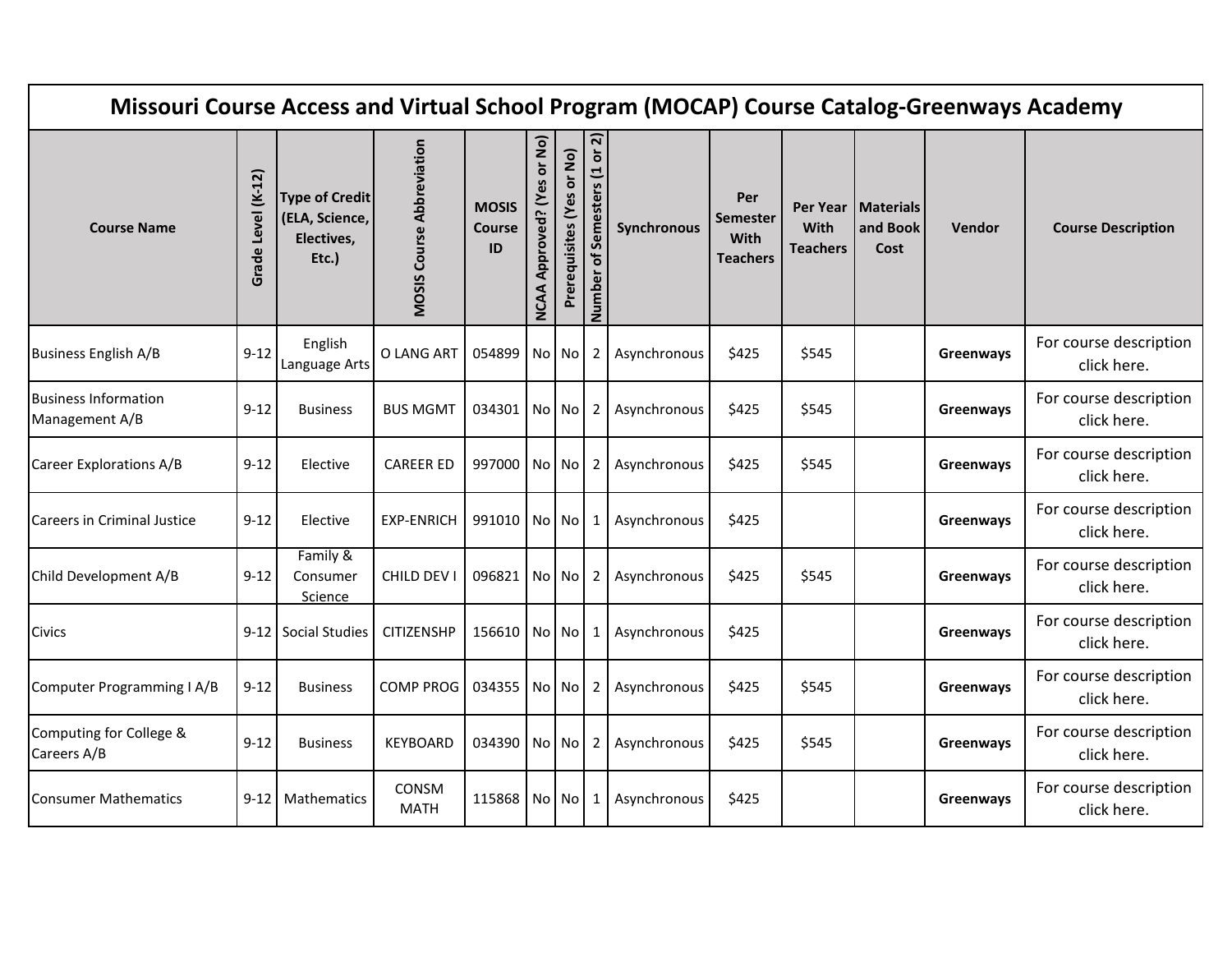| Missouri Course Access and Virtual School Program (MOCAP) Course Catalog-Greenways Academy |                       |                                                                |                                  |                                     |                                             |                           |                                          |              |                                            |                         |                                          |               |                                       |
|--------------------------------------------------------------------------------------------|-----------------------|----------------------------------------------------------------|----------------------------------|-------------------------------------|---------------------------------------------|---------------------------|------------------------------------------|--------------|--------------------------------------------|-------------------------|------------------------------------------|---------------|---------------------------------------|
| <b>Course Name</b>                                                                         | Level (K-12)<br>Grade | <b>Type of Credit</b><br>(ELA, Science,<br>Electives,<br>Etc.) | <b>MOSIS Course Abbreviation</b> | <b>MOSIS</b><br><b>Course</b><br>ID | or No)<br>es<br>Approved? (Y<br><b>NCAA</b> | Prerequisites (Yes or No) | <u>ন</u><br>of Semesters (1 or<br>Number | Synchronous  | Per<br>Semester<br>With<br><b>Teachers</b> | With<br><b>Teachers</b> | Per Year   Materials<br>and Book<br>Cost | <b>Vendor</b> | <b>Course Description</b>             |
| Contemporary World A/B                                                                     |                       | 9-12 Social Studies   CONTMP ISS                               |                                  | 156620 No No                        |                                             |                           | 2 <sup>1</sup>                           | Asynchronous | \$425                                      | \$545                   |                                          | Greenways     | For course description<br>click here. |
| <b>Creative Writing</b>                                                                    | $9 - 12$              | English<br>Language Arts                                       | <b>CREAT WRTG</b>                | 054805 No No                        |                                             |                           | 1                                        | Asynchronous | \$425                                      |                         |                                          | Greenways     | For course description<br>click here. |
| Criminology: Inside the Criminal<br>Mind                                                   |                       | 9-12 Social Studies                                            | <b>BEHAVR SCI</b>                | 156102 No No                        |                                             |                           | 1                                        | Asynchronous | \$425                                      |                         |                                          | Greenways     | For course description<br>click here. |
| Culinary Arts/Chef Training A/B                                                            | $9 - 12$              | Family &<br>Consumer<br>Science                                | <b>FOOD SCI</b>                  | 096827 No No                        |                                             |                           | 2                                        | Asynchronous | \$425                                      | \$545                   |                                          | Greenways     | For course description<br>click here. |
| Digital & Interactive Media A/B                                                            | $9 - 12$              | <b>Business</b>                                                | <b>MULTIM</b>                    | 034356 No No                        |                                             |                           | 2                                        | Asynchronous | \$425                                      | \$545                   |                                          | Greenways     | For course description<br>click here. |
| Digital Photography I A/B                                                                  | $9 - 12$              | <b>Fine Arts</b>                                               | PHOTOGRPH<br>Y                   | 024130 No No                        |                                             |                           | 2 <sup>1</sup>                           | Asynchronous | \$425                                      | \$545                   |                                          | Greenways     | For course description<br>click here. |
| Digital Photography II A/B                                                                 | $9 - 12$              | <b>Fine Arts</b>                                               | <b>PHOTOGRPH</b><br>Y            | 024130 No No                        |                                             |                           | 2 <sup>1</sup>                           | Asynchronous | \$425                                      | \$545                   |                                          | Greenways     | For course description<br>click here. |
| Early Childhood Education                                                                  | $9 - 12$              | Family &<br>Consumer<br>Science                                | <b>ERL CHLD</b><br><b>PRO</b>    | 096831 No No                        |                                             |                           | 1                                        | Asynchronous | \$425                                      |                         |                                          | Greenways     | For course description<br>click here. |
| Earth & Space Science A/B                                                                  | $9 - 12$              | Science                                                        | <b>GEN SCI</b>                   | 135000 No No                        |                                             |                           | 2                                        | Asynchronous | \$425                                      | \$545                   |                                          | Greenways     | For course description<br>click here. |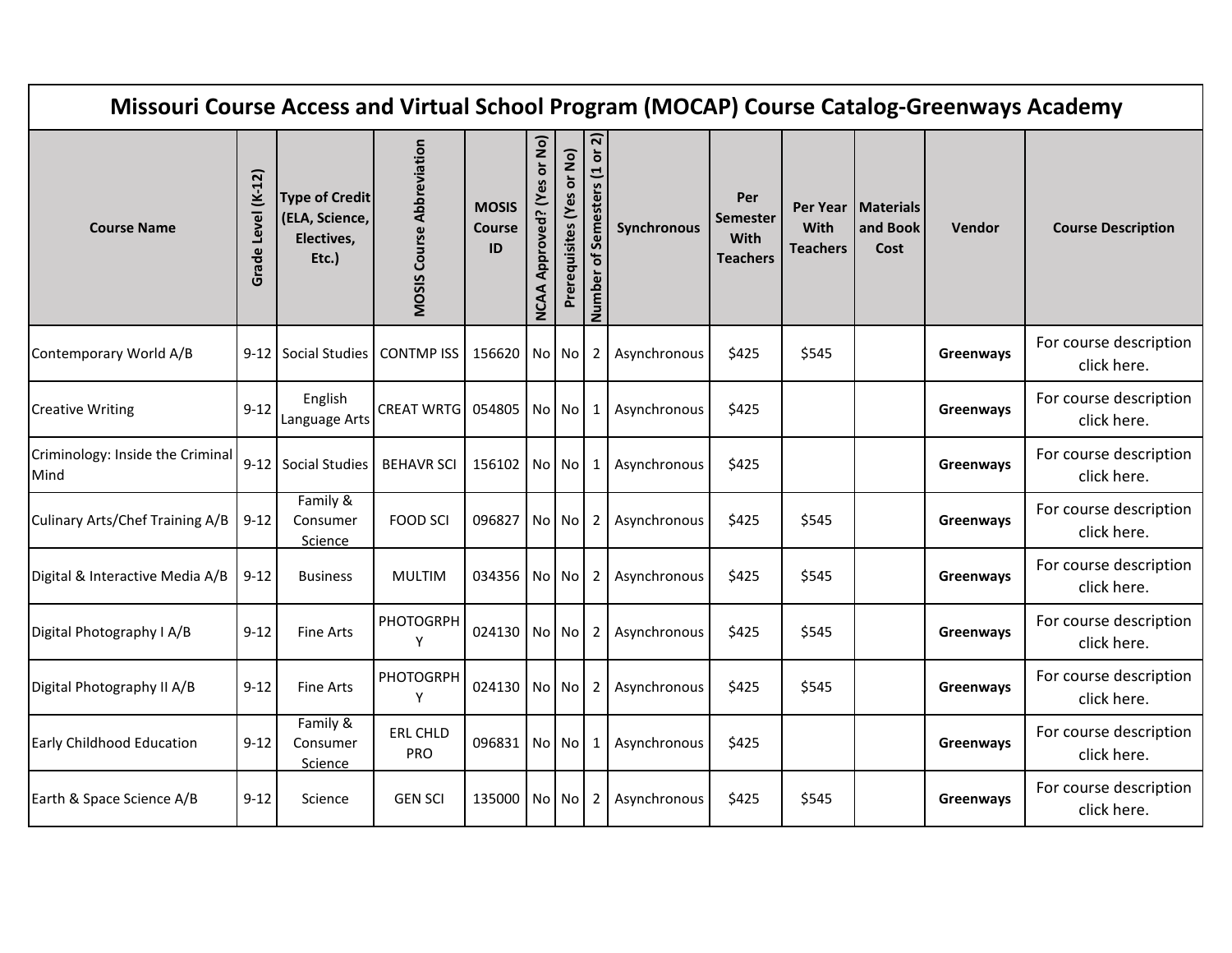| Missouri Course Access and Virtual School Program (MOCAP) Course Catalog-Greenways Academy |                       |                                                                |                                  |                              |                                             |                           |                                                         |              |                                                   |                         |                                          |           |                                       |
|--------------------------------------------------------------------------------------------|-----------------------|----------------------------------------------------------------|----------------------------------|------------------------------|---------------------------------------------|---------------------------|---------------------------------------------------------|--------------|---------------------------------------------------|-------------------------|------------------------------------------|-----------|---------------------------------------|
| <b>Course Name</b>                                                                         | Level (K-12)<br>Grade | <b>Type of Credit</b><br>(ELA, Science,<br>Electives,<br>Etc.) | <b>MOSIS Course Abbreviation</b> | <b>MOSIS</b><br>Course<br>ID | or No)<br>es<br>Approved? (Y<br><b>NCAA</b> | Prerequisites (Yes or No) | $\overline{\mathsf{N}}$<br>of Semesters (1 or<br>Number | Synchronous  | Per<br><b>Semester</b><br>With<br><b>Teachers</b> | With<br><b>Teachers</b> | Per Year   Materials<br>and Book<br>Cost | Vendor    | <b>Course Description</b>             |
| Economics                                                                                  |                       | 9-12 Social Studies                                            | <b>ECONOMICS</b>                 | 156630 No No                 |                                             |                           | 1                                                       | Asynchronous | \$425                                             |                         |                                          | Greenways | For course description<br>click here. |
| <b>Electronic Communication Skills</b>                                                     | $9 - 12$              | <b>Business</b>                                                | DIG COMM                         | 034392 No No                 |                                             |                           | $\mathbf{1}$                                            | Asynchronous | \$425                                             |                         |                                          | Greenways | For course description<br>click here. |
| English 7 A/B                                                                              | $\overline{7}$        | English<br>Language Arts                                       | <b>LANG ARTS</b>                 | 054800 No No                 |                                             |                           | $\mathbf{2}$                                            | Asynchronous | \$425                                             | \$545                   |                                          | Greenways | For course description<br>click here. |
| English 8 A/B                                                                              | 8                     | English<br>Language Arts                                       | <b>LANG ARTS</b>                 | 054800 No No                 |                                             |                           | $\mathbf{2}$                                            | Asynchronous | \$425                                             | \$545                   |                                          | Greenways | For course description<br>click here. |
| English I A/B                                                                              | $9-12$                | English<br>Language Arts                                       | <b>LANG ARTS</b>                 | 054800 No No                 |                                             |                           | 2                                                       | Asynchronous | \$425                                             | \$545                   |                                          | Greenways | For course description<br>click here. |
| English Language Arts 1 A/B                                                                | $\mathbf{1}$          | English<br>Language Arts                                       | <b>LANG ARTS</b>                 | 054800 No No                 |                                             |                           | $\mathbf{2}$                                            | Asynchronous | \$425                                             | \$545                   |                                          | Greenways | For course description<br>click here. |
| English Language Arts 2 A/B                                                                | $\overline{2}$        | English<br>Language Arts                                       | <b>LANG ARTS</b>                 | 054800 No No                 |                                             |                           | $\overline{2}$                                          | Asynchronous | \$425                                             | \$545                   |                                          | Greenways | For course description<br>click here. |
| English Language Arts 3 A/B                                                                | $\mathbf{3}$          | English<br>Language Arts                                       | <b>LANG ARTS</b>                 | 054800   No   No             |                                             |                           | $\mathbf{2}$                                            | Asynchronous | \$425                                             | \$545                   |                                          | Greenways | For course description<br>click here. |
| English Language Arts 4 A/B                                                                | $\overline{4}$        | English<br>Language Arts                                       | <b>LANG ARTS</b>                 | 054800 No No                 |                                             |                           | 2                                                       | Asynchronous | \$425                                             | \$545                   |                                          | Greenways | For course description<br>click here. |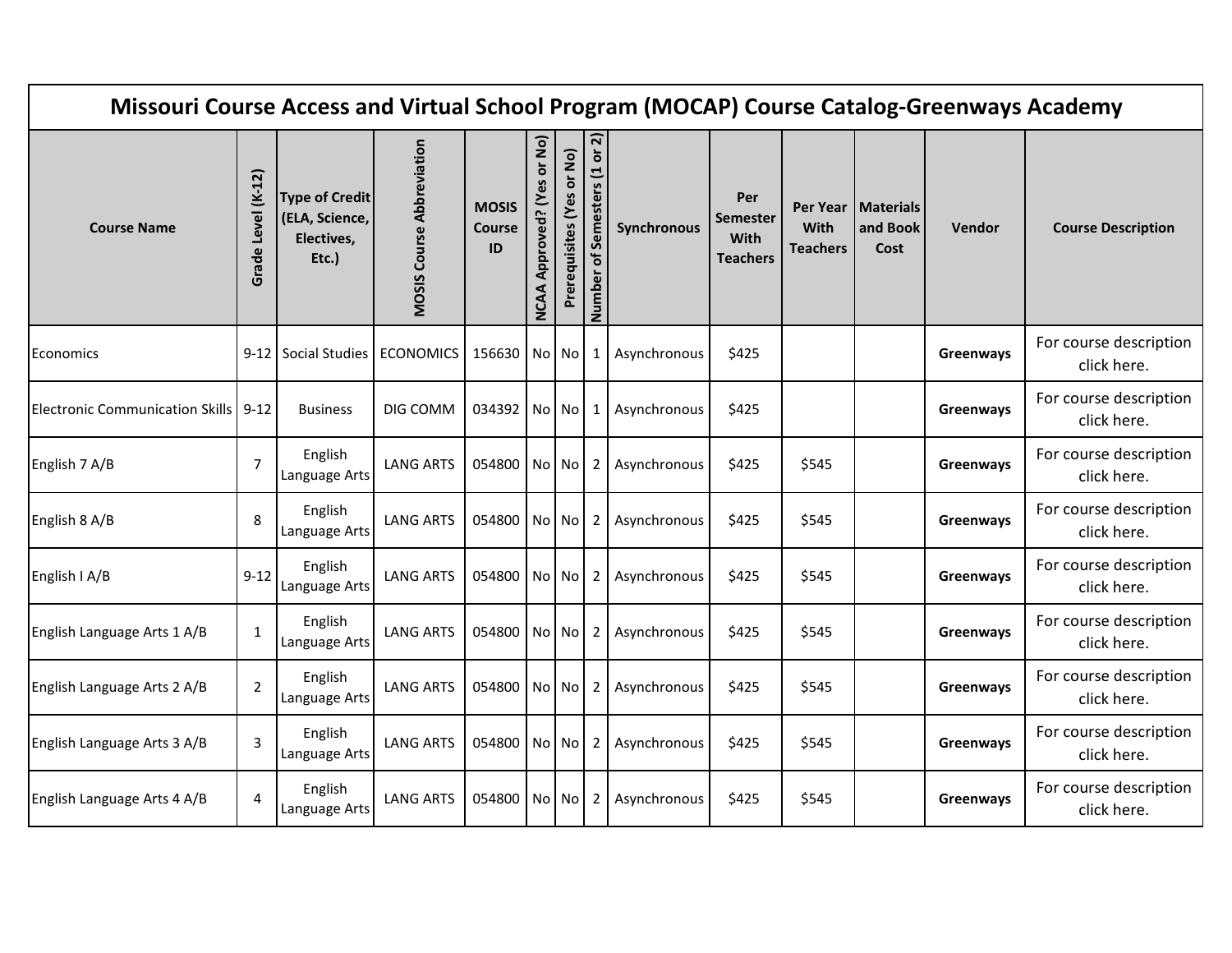| Missouri Course Access and Virtual School Program (MOCAP) Course Catalog-Greenways Academy |                       |                                                                |                                   |                                     |                                             |                           |                                   |              |                                            |                         |                                          |           |                                       |
|--------------------------------------------------------------------------------------------|-----------------------|----------------------------------------------------------------|-----------------------------------|-------------------------------------|---------------------------------------------|---------------------------|-----------------------------------|--------------|--------------------------------------------|-------------------------|------------------------------------------|-----------|---------------------------------------|
| <b>Course Name</b>                                                                         | Level (K-12)<br>Grade | <b>Type of Credit</b><br>(ELA, Science,<br>Electives,<br>Etc.) | <b>MOSIS Course Abbreviation</b>  | <b>MOSIS</b><br><b>Course</b><br>ID | or No)<br>မိ<br>Approved? (Y<br><b>NCAA</b> | Prerequisites (Yes or No) | ন<br>of Semesters (1 or<br>Number | Synchronous  | Per<br>Semester<br>With<br><b>Teachers</b> | With<br><b>Teachers</b> | Per Year   Materials<br>and Book<br>Cost | Vendor    | <b>Course Description</b>             |
| English Language Arts 5 A/B                                                                | 5                     | English<br>Language Arts                                       | <b>LANG ARTS</b>                  | 054800 No No                        |                                             |                           | $\mathbf{2}$                      | Asynchronous | \$425                                      | \$545                   |                                          | Greenways | For course description<br>click here. |
| English Language Arts K A/B                                                                | К                     | English<br>Language Arts                                       | <b>LANG ARTS</b>                  | 054800 No No                        |                                             |                           | 2                                 | Asynchronous | \$425                                      | \$545                   |                                          | Greenways | For course description<br>click here. |
| Entrepreneurship A/B                                                                       | $9 - 12$              | <b>Business</b>                                                | <b>ENTREPRE</b>                   | 034305 No No                        |                                             |                           | 2                                 | Asynchronous | \$425                                      | \$545                   |                                          | Greenways | For course description<br>click here. |
| <b>Essential Career Skills</b>                                                             | $9 - 12$              | Family &<br>Consumer<br>Science                                | CAREER<br><b>ENTRE</b>            | 096803 No No                        |                                             |                           | 1                                 | Asynchronous | \$425                                      |                         |                                          | Greenways | For course description<br>click here. |
| <b>Exercise Science</b>                                                                    | $9 - 12$              | Physical<br>Education                                          | <b>OTHER PE</b>                   | 086099 No No                        |                                             |                           | 1                                 | Asynchronous | \$425                                      |                         |                                          | Greenways | For course description<br>click here. |
| Family & Consumer Science                                                                  | $6 - 8$               | Family &<br>Consumer<br>Science                                | <b>DISC FACS</b>                  | 096800 No No                        |                                             |                           | $1\vert$                          | Asynchronous | \$425                                      |                         |                                          | Greenways | For course description<br>click here. |
| Family Living & Healthy<br>Relationships                                                   | $9 - 12$              | Family &<br>Consumer<br>Science                                | <b>INTPRSNL</b><br>REL            | 096823 No No                        |                                             |                           | $\mathbf{1}$                      | Asynchronous | \$425                                      |                         |                                          | Greenways | For course description<br>click here. |
| Fashion & Interior Design                                                                  | $9 - 12$              | Family &<br>Consumer<br>Science                                | <b>FASH-INTER</b><br>$\mathbf{1}$ | 096906 No No                        |                                             |                           | 1                                 | Asynchronous | \$425                                      |                         |                                          | Greenways | For course description<br>click here. |
| Financial Mathematics A/B                                                                  | $9 - 12$              | Mathematics                                                    | <b>OTHER</b><br><b>MATH</b>       | 115899 No No                        |                                             |                           | 2                                 | Asynchronous | \$425                                      | \$545                   |                                          | Greenways | For course description<br>click here. |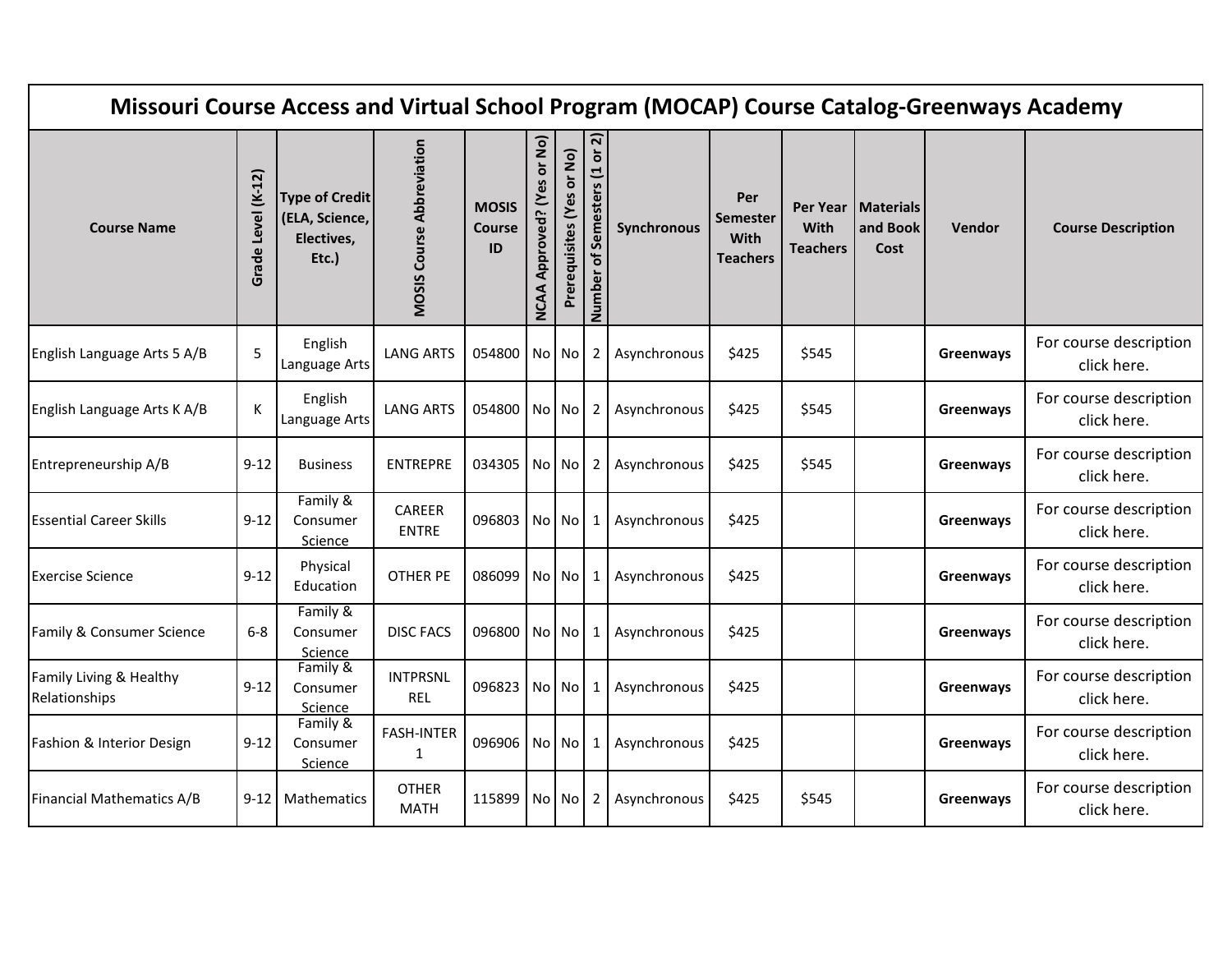| Missouri Course Access and Virtual School Program (MOCAP) Course Catalog-Greenways Academy |                       |                                                                |                                  |                                     |                                             |                           |                                                           |              |                                                   |                         |                                          |           |                                       |
|--------------------------------------------------------------------------------------------|-----------------------|----------------------------------------------------------------|----------------------------------|-------------------------------------|---------------------------------------------|---------------------------|-----------------------------------------------------------|--------------|---------------------------------------------------|-------------------------|------------------------------------------|-----------|---------------------------------------|
| <b>Course Name</b>                                                                         | Level (K-12)<br>Grade | <b>Type of Credit</b><br>(ELA, Science,<br>Electives,<br>Etc.) | <b>MOSIS Course Abbreviation</b> | <b>MOSIS</b><br><b>Course</b><br>ID | or No)<br>es<br>Approved? (Y<br><b>NCAA</b> | Prerequisites (Yes or No) | ন $\overline{\mathsf{a}}$<br>of Semesters (1 or<br>Number | Synchronous  | Per<br><b>Semester</b><br>With<br><b>Teachers</b> | With<br><b>Teachers</b> | Per Year   Materials<br>and Book<br>Cost | Vendor    | <b>Course Description</b>             |
| First Aid & Safety                                                                         | $9 - 12$              | Health                                                         | <b>FIRST AID</b>                 | 085311   No   No                    |                                             |                           | 1                                                         | Asynchronous | \$425                                             |                         |                                          | Greenways | For course description<br>click here. |
| Fitness Basics A/B                                                                         | $9 - 12$              | Physical<br>Education                                          | <b>OTHER PE</b>                  | 086099 No No                        |                                             |                           | 2                                                         | Asynchronous | \$425                                             | \$545                   |                                          | Greenways | For course description<br>click here. |
| Fitness Fundamentals A/B                                                                   | $9-12$                | Physical<br>Education                                          | <b>OTHER PE</b>                  | 086099                              |                                             | No No                     | $\mathbf{2}$                                              | Asynchronous | \$425                                             | \$545                   |                                          | Greenways | For course description<br>click here. |
| <b>Flexibility Training</b>                                                                | $9 - 12$              | Physical<br>Education                                          | <b>OTHER PE</b>                  | 086099 No No                        |                                             |                           | 1                                                         | Asynchronous | \$425                                             |                         |                                          | Greenways | For course description<br>click here. |
| Forensic Science I: Secrets of<br>the Dead A/B                                             | $9 - 12$              | Science                                                        | <b>GEN SCI</b>                   | 135000 No No                        |                                             |                           | 2                                                         | Asynchronous | \$425                                             | \$545                   |                                          | Greenways | For course description<br>click here. |
| Forensic Science II: More<br>Secrets of the Dead A/B                                       | $9 - 12$              | Science                                                        | <b>GEN SCI</b>                   | 135000 No No                        |                                             |                           | $\mathbf{2}$                                              | Asynchronous | \$425                                             | \$545                   |                                          | Greenways | For course description<br>click here. |
| Geometry A/B                                                                               | $9-12$                | Mathematics                                                    | <b>GEOMETRY</b>                  | 115830 No No                        |                                             |                           | 2                                                         | Asynchronous | \$425                                             | \$545                   |                                          | Greenways | For course description<br>click here. |
| Gothic Literature                                                                          | $9 - 12$              | English<br>Language Arts                                       | O LANG ART                       | 054899                              |                                             | No No                     | $\mathbf{1}$                                              | Asynchronous | \$425                                             |                         |                                          | Greenways | For course description<br>click here. |
| Gothic Literature: Monster<br>Stories A/B                                                  | $9 - 12$              | English<br>Language Arts                                       | O LANG ART                       | 054899                              |                                             | No No                     | 2                                                         | Asynchronous | \$425                                             | \$545                   |                                          | Greenways | For course description<br>click here. |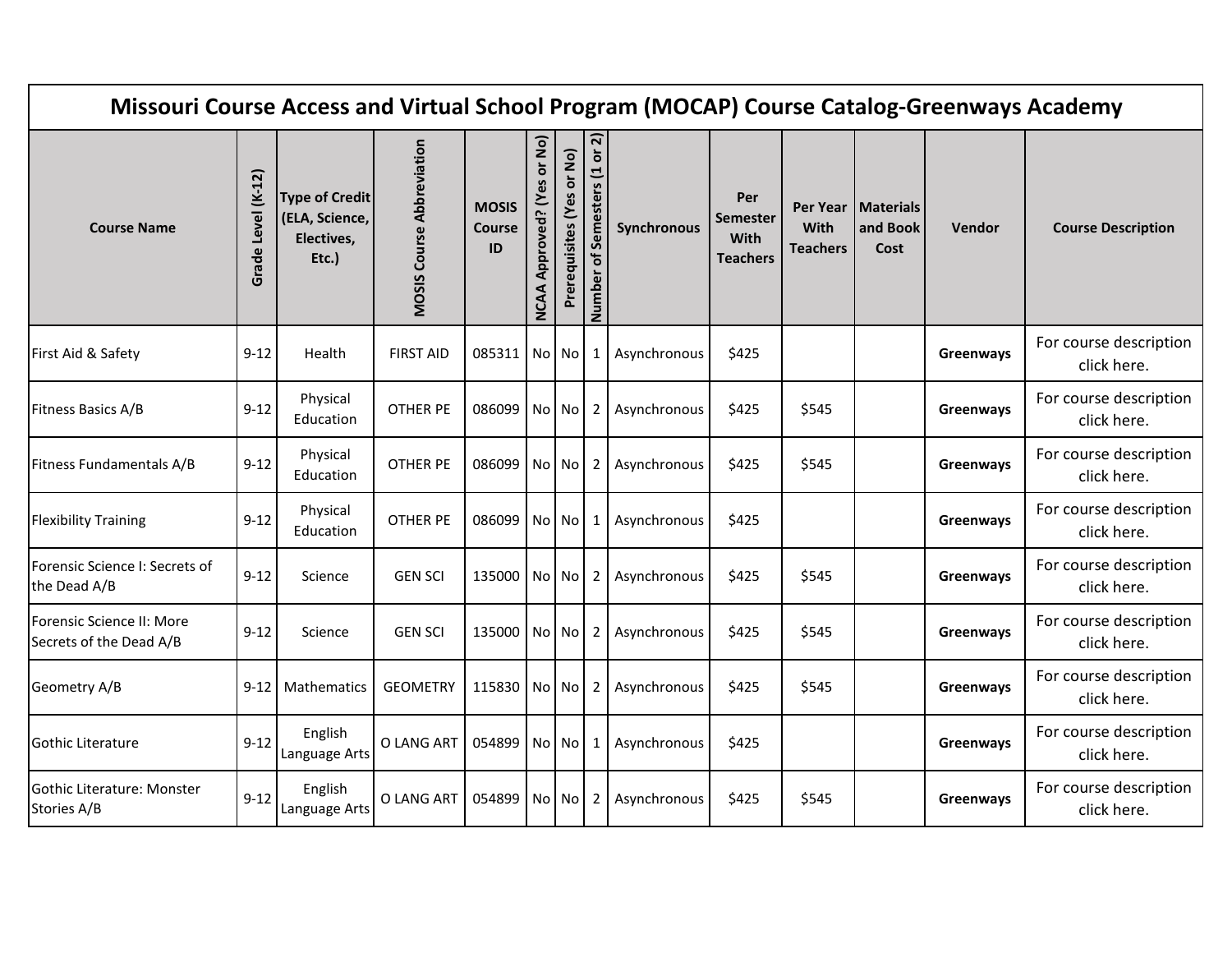| Missouri Course Access and Virtual School Program (MOCAP) Course Catalog-Greenways Academy |                       |                                                                |                                  |                                     |                                             |                           |                                                           |              |                                            |                         |                                          |           |                                       |
|--------------------------------------------------------------------------------------------|-----------------------|----------------------------------------------------------------|----------------------------------|-------------------------------------|---------------------------------------------|---------------------------|-----------------------------------------------------------|--------------|--------------------------------------------|-------------------------|------------------------------------------|-----------|---------------------------------------|
| <b>Course Name</b>                                                                         | Level (K-12)<br>Grade | <b>Type of Credit</b><br>(ELA, Science,<br>Electives,<br>Etc.) | <b>MOSIS Course Abbreviation</b> | <b>MOSIS</b><br><b>Course</b><br>ID | or No)<br>es<br>Approved? (Y<br><b>NCAA</b> | Prerequisites (Yes or No) | ন $\overline{\mathsf{a}}$<br>of Semesters (1 or<br>Number | Synchronous  | Per<br>Semester<br>With<br><b>Teachers</b> | With<br><b>Teachers</b> | Per Year   Materials<br>and Book<br>Cost | Vendor    | <b>Course Description</b>             |
| Graphic Design and Illustration<br>A/B                                                     | $9 - 12$              | <b>Business</b>                                                | <b>DKTP PUB</b>                  | 034353 No No                        |                                             |                           | 2                                                         | Asynchronous | \$425                                      | \$545                   |                                          | Greenways | For course description<br>click here. |
| Great Minds in Science: Ideas<br>for a New Generation                                      | $9 - 12$              | Science                                                        | <b>GEN SCI</b>                   | 135000 No No                        |                                             |                           | 1                                                         | Asynchronous | \$425                                      |                         |                                          | Greenways | For course description<br>click here. |
| <b>Group Sports</b>                                                                        | $9 - 12$              | Physical<br>Education                                          | <b>TEAM SPORT</b>                | 086035   No   No                    |                                             |                           | 1                                                         | Asynchronous | \$425                                      |                         |                                          | Greenways | For course description<br>click here. |
| Health                                                                                     | $9 - 12$              | Health                                                         | <b>HEALTH</b>                    | 085300 No No                        |                                             |                           | 1                                                         | Asynchronous | \$425                                      |                         |                                          | Greenways | For course description<br>click here. |
| History of the Holocaust A/B                                                               |                       | 9-12 Social Studies                                            | O HISTORY                        | 156660 No No                        |                                             |                           |                                                           | Asynchronous | \$425                                      | \$545                   |                                          | Greenways | For course description<br>click here. |
| <b>Holocaust Studies</b>                                                                   |                       | 9-12 Social Studies                                            | O HISTORY                        | 156660 No No                        |                                             |                           | $1\vert$                                                  | Asynchronous | \$425                                      |                         |                                          | Greenways | For course description<br>click here. |
| Hospitality & Tourism A/B                                                                  | $9 - 12$              | Family &<br>Consumer<br>Science                                | HTMP I                           | 096904 No No                        |                                             |                           | 2                                                         | Asynchronous | \$425                                      | \$545                   |                                          | Greenways | For course description<br>click here. |
| Human Geography: Our Global<br>Identity                                                    |                       | 9-12 Social Studies                                            | <b>GEOGRAPHY</b>                 | 156640 No No                        |                                             |                           | 1                                                         | Asynchronous | \$425                                      |                         |                                          | Greenways | For course description<br>click here. |
| <b>International Business</b>                                                              | $9 - 12$              | <b>Business</b>                                                | <b>INTER BUS</b>                 | 034391 No No                        |                                             |                           | 1                                                         | Asynchronous | \$425                                      |                         |                                          | Greenways | For course description<br>click here. |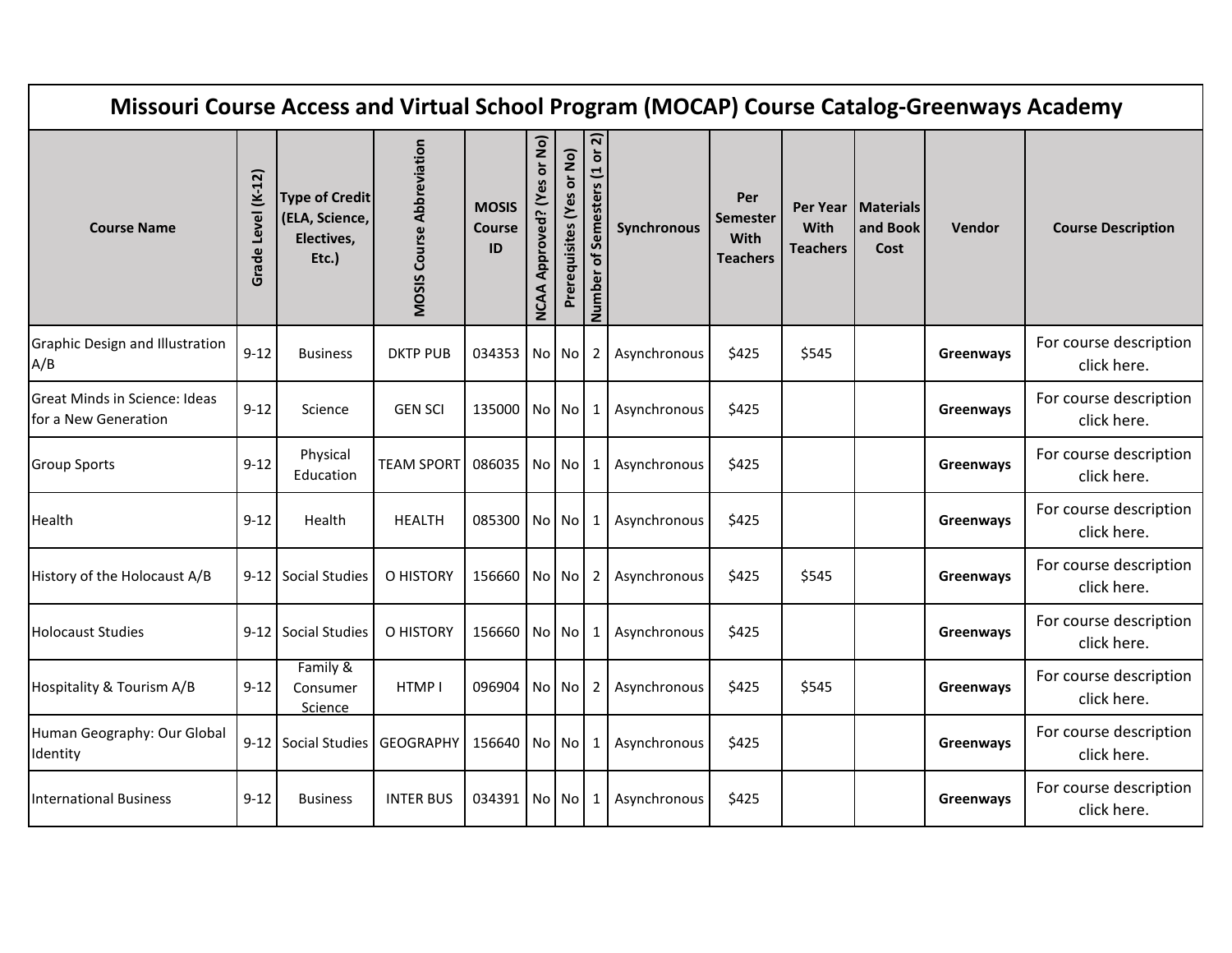| Missouri Course Access and Virtual School Program (MOCAP) Course Catalog-Greenways Academy |                       |                                                                |                                  |                                     |                                             |                           |                                                           |              |                                            |                         |                                          |           |                                       |
|--------------------------------------------------------------------------------------------|-----------------------|----------------------------------------------------------------|----------------------------------|-------------------------------------|---------------------------------------------|---------------------------|-----------------------------------------------------------|--------------|--------------------------------------------|-------------------------|------------------------------------------|-----------|---------------------------------------|
| <b>Course Name</b>                                                                         | Level (K-12)<br>Grade | <b>Type of Credit</b><br>(ELA, Science,<br>Electives,<br>Etc.) | <b>MOSIS Course Abbreviation</b> | <b>MOSIS</b><br><b>Course</b><br>ID | or No)<br>မိ<br>Approved? (Y<br><b>NCAA</b> | Prerequisites (Yes or No) | ন $\overline{\mathsf{a}}$<br>of Semesters (1 or<br>Number | Synchronous  | Per<br>Semester<br>With<br><b>Teachers</b> | With<br><b>Teachers</b> | Per Year   Materials<br>and Book<br>Cost | Vendor    | <b>Course Description</b>             |
| Introduction to Android Mobile<br>App Development                                          | $9 - 12$              | <b>Business</b>                                                | <b>COMP APP</b>                  | 034352 No No                        |                                             |                           | 1                                                         | Asynchronous | \$425                                      |                         |                                          | Greenways | For course description<br>click here. |
| Introduction to Anthropology                                                               |                       | 9-12 Social Studies                                            | <b>ANTHROPLG</b><br>Y            | 156680 No No                        |                                             |                           | 1                                                         | Asynchronous | \$425                                      |                         |                                          | Greenways | For course description<br>click here. |
| Introduction to Criminology                                                                | $9 - 12$              | Elective                                                       | <b>EXP-ENRICH</b>                | 991010 No No                        |                                             |                           | 1                                                         | Asynchronous | \$425                                      |                         |                                          | Greenways | For course description<br>click here. |
| Introduction to Culinary Arts<br>A/B                                                       | $9 - 12$              | Family &<br>Consumer<br>Science                                | <b>CUL ARTS</b>                  | 096804 No No                        |                                             |                           | 2                                                         | Asynchronous | \$425                                      | \$545                   |                                          | Greenways | For course description<br>click here. |
| Introduction to Cybersecurity                                                              | $9 - 12$              | <b>Business</b>                                                | <b>CYBER</b>                     | 034402 No No                        |                                             |                           | 1                                                         | Asynchronous | \$425                                      |                         |                                          | Greenways | For course description<br>click here. |
| Introduction to Fashion Design<br>A/B                                                      | $9 - 12$              | Family &<br>Consumer<br>Science                                | <b>FASH DSGN</b>                 | 096846 No No                        |                                             |                           | 2 <sub>1</sub>                                            | Asynchronous | \$425                                      | \$545                   |                                          | Greenways | For course description<br>click here. |
| Introduction to Finance                                                                    | $9 - 12$              | <b>Business</b>                                                | <b>BANKING</b>                   | 034303 No No                        |                                             |                           | $\mathbf{1}$                                              | Asynchronous | \$425                                      |                         |                                          | Greenways | For course description<br>click here. |
| Introduction to Forensic<br>Science                                                        | $9 - 12$              | Science                                                        | <b>GEN SCI</b>                   | 135000 No No                        |                                             |                           | 1                                                         | Asynchronous | \$425                                      |                         |                                          | Greenways | For course description<br>click here. |
| Introduction to iOS Mobile App<br>Development                                              | $9 - 12$              | <b>Business</b>                                                | <b>COMP APP</b>                  | 034352 No No                        |                                             |                           | 1                                                         | Asynchronous | \$425                                      |                         |                                          | Greenways | For course description<br>click here. |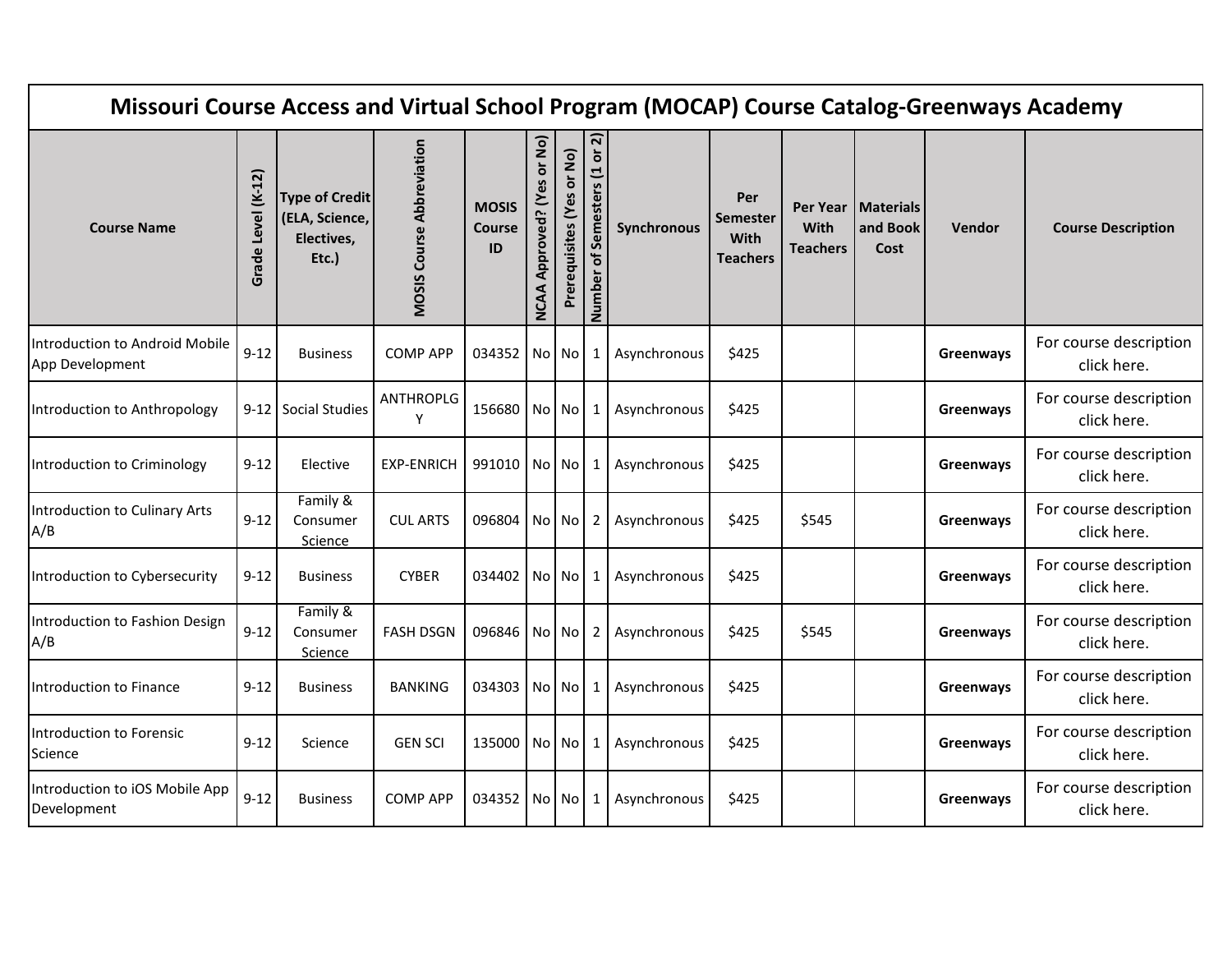| Missouri Course Access and Virtual School Program (MOCAP) Course Catalog-Greenways Academy |                       |                                                                |                                  |                                     |                                             |                           |                                   |              |                                            |                         |                                          |               |                                       |
|--------------------------------------------------------------------------------------------|-----------------------|----------------------------------------------------------------|----------------------------------|-------------------------------------|---------------------------------------------|---------------------------|-----------------------------------|--------------|--------------------------------------------|-------------------------|------------------------------------------|---------------|---------------------------------------|
| <b>Course Name</b>                                                                         | Level (K-12)<br>Grade | <b>Type of Credit</b><br>(ELA, Science,<br>Electives,<br>Etc.) | <b>MOSIS Course Abbreviation</b> | <b>MOSIS</b><br><b>Course</b><br>ID | or No)<br>မိ<br>Approved? (Y<br><b>NCAA</b> | Prerequisites (Yes or No) | ត<br>of Semesters (1 or<br>Number | Synchronous  | Per<br>Semester<br>With<br><b>Teachers</b> | With<br><b>Teachers</b> | Per Year   Materials<br>and Book<br>Cost | <b>Vendor</b> | <b>Course Description</b>             |
| Introduction to Manufacturing:<br>Product Design & Innovation<br>A/B                       | $9 - 12$              | Elective                                                       | <b>EXP-ENRICH</b>                | 991010 No No                        |                                             |                           | 2 <sub>1</sub>                    | Asynchronous | \$425                                      | \$545                   |                                          | Greenways     | For course description<br>click here. |
| Introduction to Marine Biology                                                             | $9 - 12$              | Science                                                        | <b>GEN SCI</b>                   | 135000 No No                        |                                             |                           | 1                                 | Asynchronous | \$425                                      |                         |                                          | Greenways     | For course description<br>click here. |
| Introduction to Military Careers                                                           | $9 - 12$              | Elective                                                       | <b>EXP-ENRICH</b>                | 991010 No No                        |                                             |                           | $\mathbf{1}$                      | Asynchronous | \$425                                      |                         |                                          | Greenways     | For course description<br>click here. |
| Introduction to Philosophy                                                                 | $9 - 12$              | Elective                                                       | PHILOSOPHY                       | 990100 No No                        |                                             |                           | $1\phantom{.0}$                   | Asynchronous | \$425                                      |                         |                                          | Greenways     | For course description<br>click here. |
| Introduction to Social Media                                                               | $9 - 12$              | <b>Business</b>                                                | <b>COMP APP</b>                  | 034352 No No                        |                                             |                           | 1                                 | Asynchronous | \$425                                      |                         |                                          | Greenways     | For course description<br>click here. |
| Introduction to Visual Arts                                                                | $9 - 12$              | <b>Fine Arts</b>                                               | <b>OTHER ART</b>                 | 024199 No No                        |                                             |                           | $1\vert$                          | Asynchronous | \$425                                      |                         |                                          | Greenways     | For course description<br>click here. |
| Introduction to World Religions                                                            |                       | 9-12 Social Studies   WLD RELGNS   156672   No   No            |                                  |                                     |                                             |                           | $1\vert$                          | Asynchronous | \$425                                      |                         |                                          | Greenways     | For course description<br>click here. |
| Law & Order: Introduction to<br>Legal Studies                                              | $9 - 12$              | Elective                                                       | <b>EXP-ENRICH</b>                | 991010 No No                        |                                             |                           | $1\phantom{.}$                    | Asynchronous | \$425                                      |                         |                                          | Greenways     | For course description<br>click here. |
| Life Science A/B                                                                           | $6-8$                 | Science                                                        | LIFE SCI                         | 134230 No No                        |                                             |                           | 2                                 | Asynchronous | \$425                                      | \$545                   |                                          | Greenways     | For course description<br>click here. |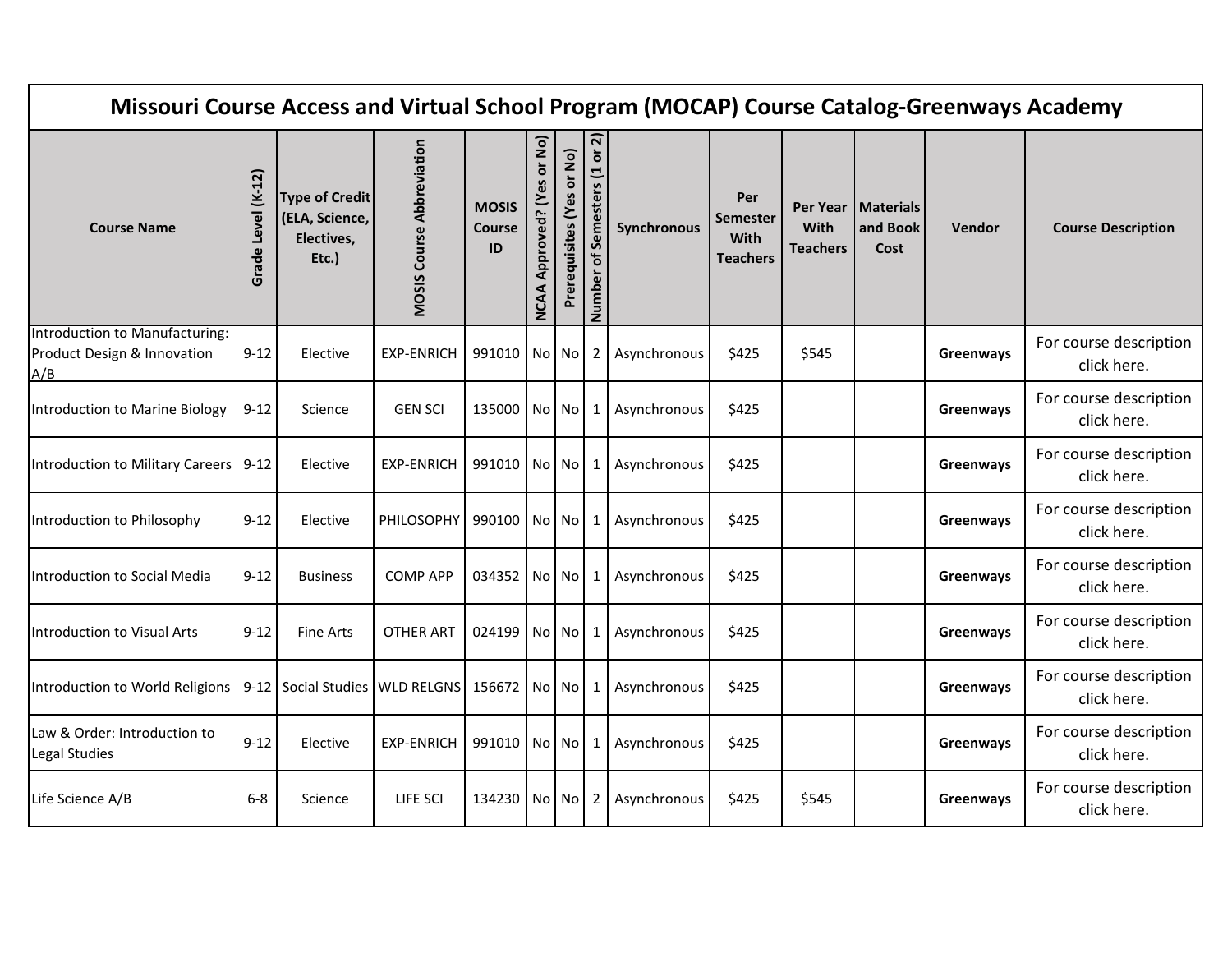| Missouri Course Access and Virtual School Program (MOCAP) Course Catalog-Greenways Academy |                       |                                                                |                                  |                                     |                                         |                           |                                                           |              |                                            |                         |                                          |           |                                       |
|--------------------------------------------------------------------------------------------|-----------------------|----------------------------------------------------------------|----------------------------------|-------------------------------------|-----------------------------------------|---------------------------|-----------------------------------------------------------|--------------|--------------------------------------------|-------------------------|------------------------------------------|-----------|---------------------------------------|
| <b>Course Name</b>                                                                         | Level (K-12)<br>Grade | <b>Type of Credit</b><br>(ELA, Science,<br>Electives,<br>Etc.) | <b>MOSIS Course Abbreviation</b> | <b>MOSIS</b><br><b>Course</b><br>ID | or No)<br>Approved? (Yes<br><b>NCAA</b> | Prerequisites (Yes or No) | ন $\overline{\mathsf{a}}$<br>of Semesters (1 or<br>Number | Synchronous  | Per<br>Semester<br>With<br><b>Teachers</b> | With<br><b>Teachers</b> | Per Year   Materials<br>and Book<br>Cost | Vendor    | <b>Course Description</b>             |
| Life Skills                                                                                | $9 - 12$              | Elective                                                       | LIFE SKILL                       | 994020 No No                        |                                         |                           | $1\vert$                                                  | Asynchronous | \$425                                      |                         |                                          | Greenways | For course description<br>click here. |
| Lifetime & Leisure Sports                                                                  | $9 - 12$              | Physical<br>Education                                          | <b>LIFE SPORT</b>                | 086030 No No                        |                                         |                           | 1                                                         | Asynchronous | \$425                                      |                         |                                          | Greenways | For course description<br>click here. |
| Math 7 A/B                                                                                 | 7                     | Mathematics                                                    | <b>SUPP MATH</b>                 | 115891 No No                        |                                         |                           | $\mathbf{2}$                                              | Asynchronous | \$425                                      | \$545                   |                                          | Greenways | For course description<br>click here. |
| Mathematics 1 A/B                                                                          | 1                     | Mathematics                                                    | <b>SUPP MATH</b>                 | 115891 No No                        |                                         |                           | 2 <sub>1</sub>                                            | Asynchronous | \$425                                      | \$545                   |                                          | Greenways | For course description<br>click here. |
| Mathematics 2 A/B                                                                          | $\overline{2}$        | Mathematics                                                    | <b>SUPP MATH</b>                 | 115891 No No                        |                                         |                           | 2                                                         | Asynchronous | \$425                                      | \$545                   |                                          | Greenways | For course description<br>click here. |
| Mathematics 3 A/B                                                                          | 3                     | Mathematics                                                    | <b>SUPP MATH</b>                 | 115891 No No                        |                                         |                           | $\overline{2}$                                            | Asynchronous | \$425                                      | \$545                   |                                          | Greenways | For course description<br>click here. |
| Mathematics 4 A/B                                                                          | $\overline{4}$        | Mathematics                                                    | <b>SUPP MATH</b>                 | 115891 No No                        |                                         |                           | 2                                                         | Asynchronous | \$425                                      | \$545                   |                                          | Greenways | For course description<br>click here. |
| Mathematics 5 A/B                                                                          | 5                     | Mathematics                                                    | <b>SUPP MATH</b>                 | 115891 No No                        |                                         |                           | 2 <sub>1</sub>                                            | Asynchronous | \$425                                      | \$545                   |                                          | Greenways | For course description<br>click here. |
| Mathematics K A/B                                                                          | К                     | Mathematics                                                    | <b>SUPP MATH</b>                 | 115891 No No                        |                                         |                           | 2                                                         | Asynchronous | \$425                                      | \$545                   |                                          | Greenways | For course description<br>click here. |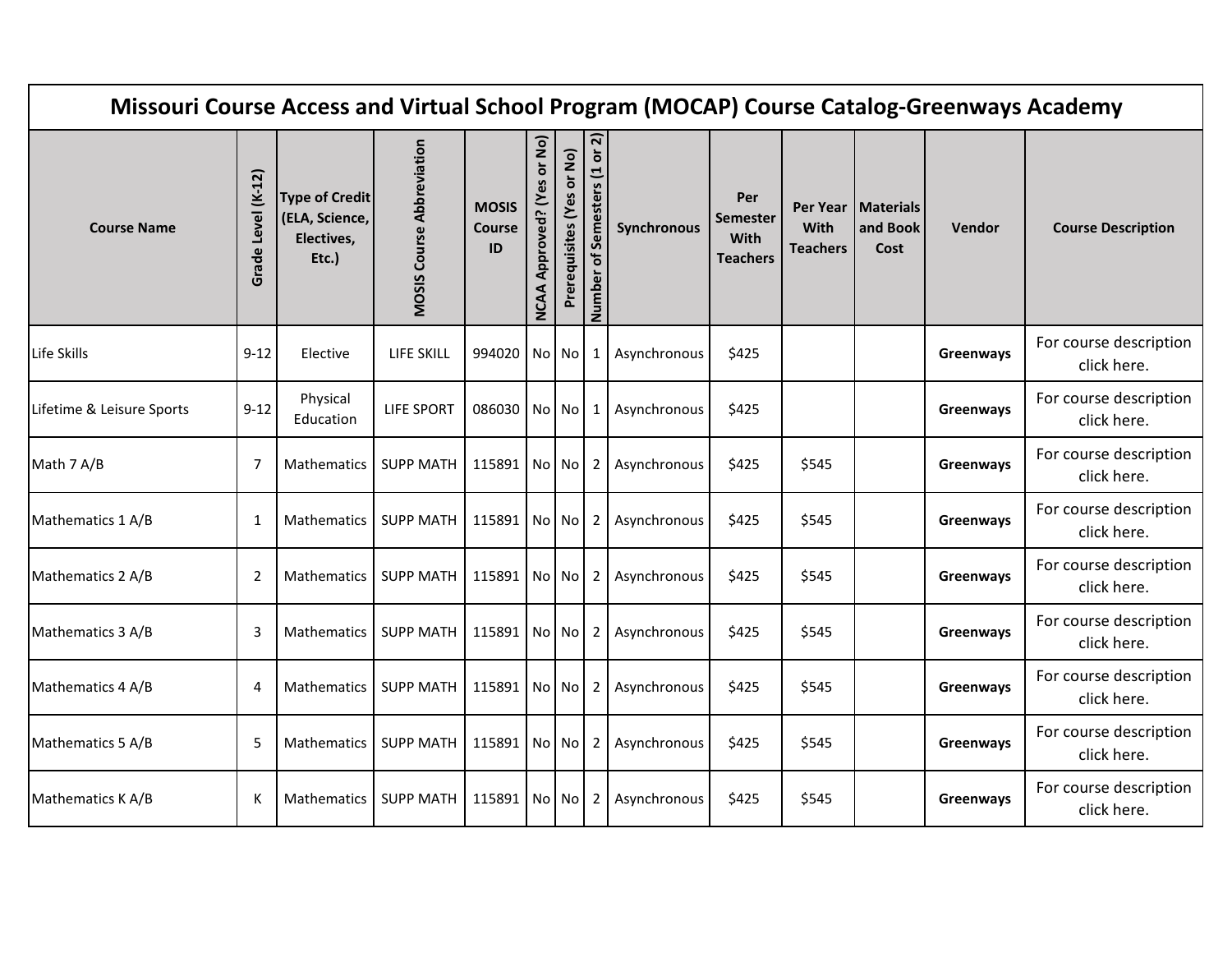| Missouri Course Access and Virtual School Program (MOCAP) Course Catalog-Greenways Academy |                       |                                                                |                                  |                                     |                                             |                           |                                   |              |                                            |                                |                                          |               |                                       |
|--------------------------------------------------------------------------------------------|-----------------------|----------------------------------------------------------------|----------------------------------|-------------------------------------|---------------------------------------------|---------------------------|-----------------------------------|--------------|--------------------------------------------|--------------------------------|------------------------------------------|---------------|---------------------------------------|
| <b>Course Name</b>                                                                         | Level (K-12)<br>Grade | <b>Type of Credit</b><br>(ELA, Science,<br>Electives,<br>Etc.) | <b>MOSIS Course Abbreviation</b> | <b>MOSIS</b><br><b>Course</b><br>ID | or No)<br>မိ<br>Approved? (Y<br><b>NCAA</b> | Prerequisites (Yes or No) | ត<br>of Semesters (1 or<br>Number | Synchronous  | Per<br>Semester<br>With<br><b>Teachers</b> | <b>With</b><br><b>Teachers</b> | Per Year   Materials<br>and Book<br>Cost | <b>Vendor</b> | <b>Course Description</b>             |
| Middle School American History<br>A/B                                                      | $6-8$                 | <b>Social Studies</b>                                          | <b>AMER HIST</b>                 | 156661 No No                        |                                             |                           | 2                                 | Asynchronous | \$425                                      | \$545                          |                                          | Greenways     | For course description<br>click here. |
| Middle School Career<br><b>Explorations</b>                                                | $6 - 8$               | Elective                                                       | <b>CAREER ED</b>                 | 997000 No No                        |                                             |                           | 1                                 | Asynchronous | \$425                                      |                                |                                          | Greenways     | For course description<br>click here. |
| Middle School Graphic Design<br>and Illustration A/B                                       | $6-8$                 | <b>Business</b>                                                | <b>DKTP PUB</b>                  | 034353 No No                        |                                             |                           | 2                                 | Asynchronous | \$425                                      | \$545                          |                                          | Greenways     | For course description<br>click here. |
| Middle School Journalism                                                                   | $6-8$                 | English<br>Language Arts                                       | <b>JOURNALISM</b>                | 054810 No No                        |                                             |                           | 1                                 | Asynchronous | \$425                                      |                                |                                          | Greenways     | For course description<br>click here. |
| Middle School Photography:<br>Drawing with Light                                           | $6-8$                 | <b>Fine Arts</b>                                               | <b>PHOTOGRPH</b><br>Υ            | 024130 No No                        |                                             |                           | 1                                 | Asynchronous | \$425                                      |                                |                                          | Greenways     | For course description<br>click here. |
| Middle School World<br>Geography A/B                                                       | $6 - 8$               | Social Studies   GEOGRAPHY                                     |                                  | 156640 No No                        |                                             |                           | 2                                 | Asynchronous | \$425                                      | \$545                          |                                          | Greenways     | For course description<br>click here. |
| Middle School World History<br>A/B                                                         | $6-8$                 | Social Studies   WORLD HIST                                    |                                  | 156663 No No                        |                                             |                           | 2                                 | Asynchronous | \$425                                      | \$545                          |                                          | Greenways     | For course description<br>click here. |
| Mythology & Folklore                                                                       | $9 - 12$              | English<br>Language Arts                                       | <b>MYTHOLOGY</b>                 | 054850 No No                        |                                             |                           | 1                                 | Asynchronous | \$425                                      |                                |                                          | Greenways     | For course description<br>click here. |
| Native American Studies<br>Contemporary Perspectives A/B                                   |                       | 9-12 Social Studies                                            | O HISTORY                        | 156660 No No                        |                                             |                           | 2                                 | Asynchronous | \$425                                      | \$545                          |                                          | Greenways     | For course description<br>click here. |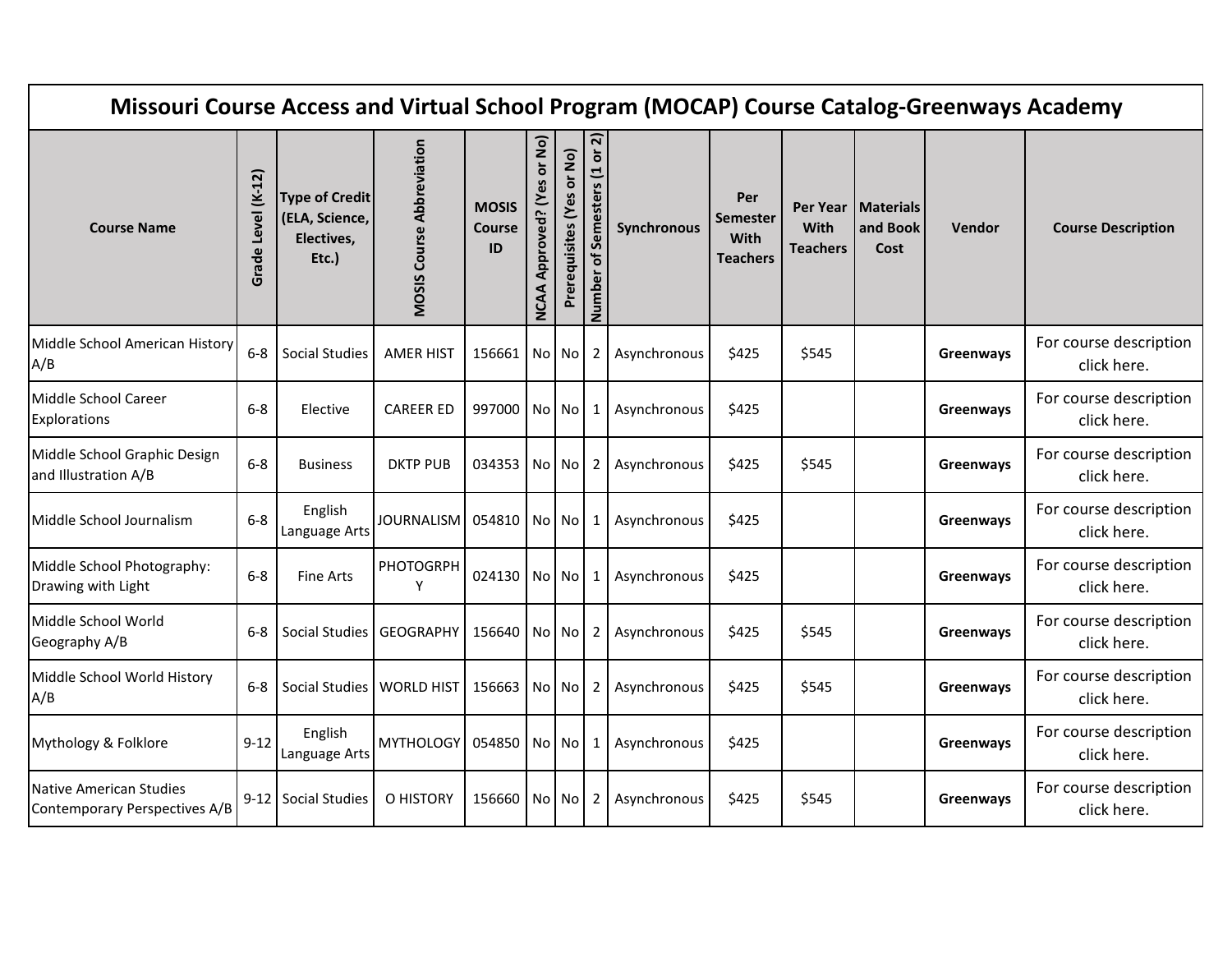| Missouri Course Access and Virtual School Program (MOCAP) Course Catalog-Greenways Academy |                       |                                                                |                                  |                                     |                                             |                           |                                   |              |                                                   |                         |                                          |               |                                       |
|--------------------------------------------------------------------------------------------|-----------------------|----------------------------------------------------------------|----------------------------------|-------------------------------------|---------------------------------------------|---------------------------|-----------------------------------|--------------|---------------------------------------------------|-------------------------|------------------------------------------|---------------|---------------------------------------|
| <b>Course Name</b>                                                                         | Level (K-12)<br>Grade | <b>Type of Credit</b><br>(ELA, Science,<br>Electives,<br>Etc.) | <b>MOSIS Course Abbreviation</b> | <b>MOSIS</b><br><b>Course</b><br>ID | or No)<br>δĝ<br>Approved? (Y<br><b>NCAA</b> | Prerequisites (Yes or No) | ត<br>of Semesters (1 or<br>Number | Synchronous  | Per<br><b>Semester</b><br>With<br><b>Teachers</b> | With<br><b>Teachers</b> | Per Year   Materials<br>and Book<br>Cost | <b>Vendor</b> | <b>Course Description</b>             |
| Native American Studies<br><b>Historical Perspectives A/B</b>                              |                       | 9-12 Social Studies                                            | O HISTORY                        | 156660 No No                        |                                             |                           | $\overline{2}$                    | Asynchronous | \$425                                             | \$545                   |                                          | Greenways     | For course description<br>click here. |
| Nutrition                                                                                  | $9 - 12$              | Family &<br>Consumer<br>Science                                | NUTR/WELL                        | 096824 No No                        |                                             |                           | 1                                 | Asynchronous | \$425                                             |                         |                                          | Greenways     | For course description<br>click here. |
| <b>Nutrition &amp; Wellness</b>                                                            | 9-12                  | Family &<br>Consumer<br>Science                                | NUTR/WELL                        | 096824 No No                        |                                             |                           | 1                                 | Asynchronous | \$425                                             |                         |                                          | Greenways     | For course description<br>click here. |
| Peer Counseling                                                                            | $9 - 12$              | Elective                                                       | PEER TUTOR                       | 992010 No No                        |                                             |                           | 1                                 | Asynchronous | \$425                                             |                         |                                          | Greenways     | For course description<br>click here. |
| <b>Personal Finance</b>                                                                    | $9 - 12$              | Elective                                                       | <b>PERS FIN</b>                  | 996400 No No                        |                                             |                           | 1                                 | Asynchronous | \$425                                             |                         |                                          | Greenways     | For course description<br>click here. |
| Personal Psychology I: The Road<br>to Self-Discovery A/B                                   |                       | 9-12 Social Studies PSYCHOLOGY 156100 No No                    |                                  |                                     |                                             |                           | $\mathbf{2}$                      | Asynchronous | \$425                                             | \$545                   |                                          | Greenways     | For course description<br>click here. |
| Personal Psychology II: Living in<br>a Complex World A/B                                   |                       | 9-12   Social Studies   PSYCHOLOGY   156100   No   No          |                                  |                                     |                                             |                           | $\mathbf{2}$                      | Asynchronous | \$425                                             | \$545                   |                                          | Greenways     | For course description<br>click here. |
| Philosophy: The Big Picture                                                                | $9 - 12$              | Elective                                                       | <b>PHILOSOPHY</b>                | 990100 No No                        |                                             |                           | 1                                 | Asynchronous | \$425                                             |                         |                                          | Greenways     | For course description<br>click here. |
| Principles of Architecture &<br>Construction A/B                                           | $9 - 12$              | Elective                                                       | <b>EXP-ENRICH</b>                | 991010 No No                        |                                             |                           | 2                                 | Asynchronous | \$425                                             | \$545                   |                                          | Greenways     | For course description<br>click here. |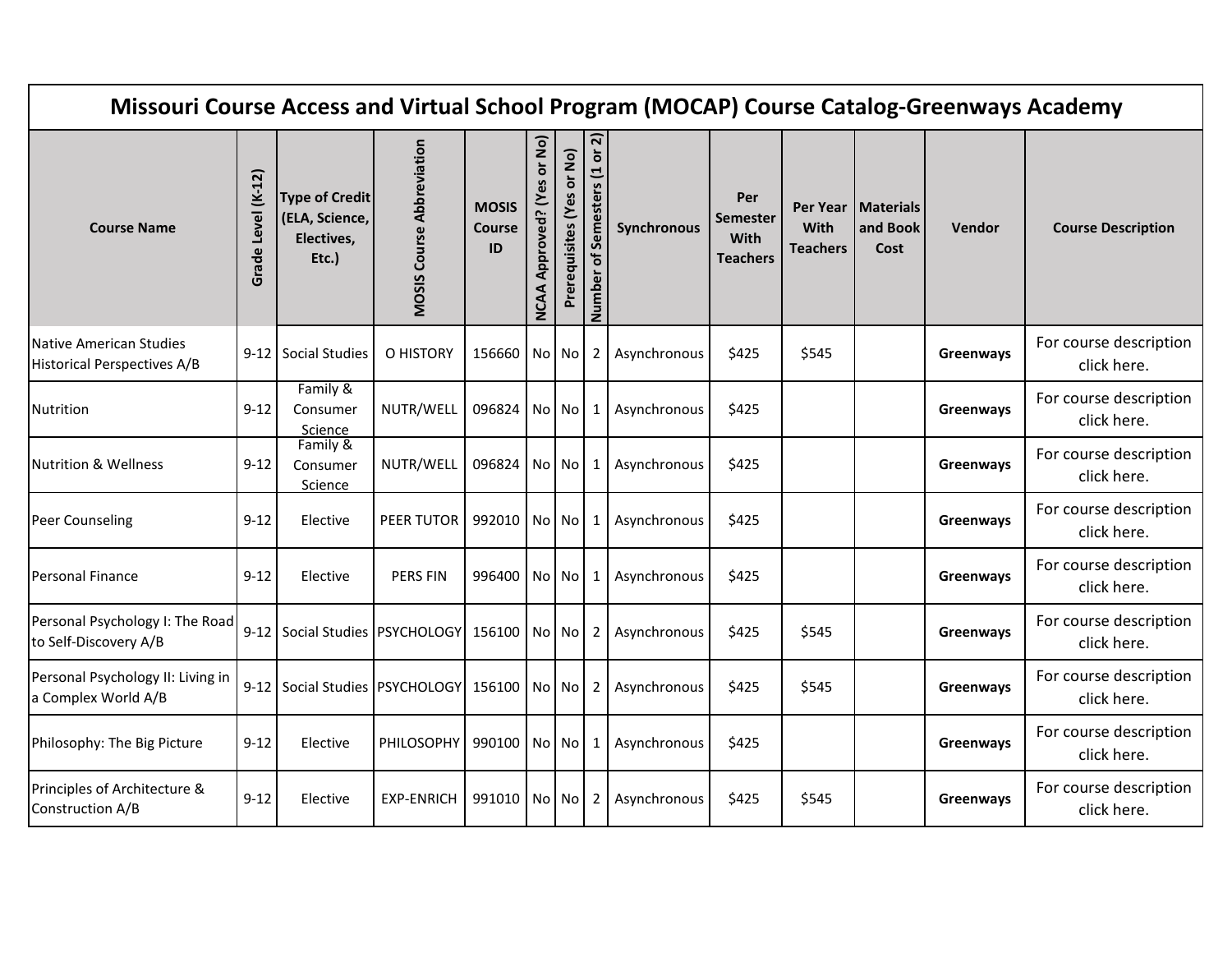| Missouri Course Access and Virtual School Program (MOCAP) Course Catalog-Greenways Academy |                       |                                                                |                                  |                                     |                                             |                           |                                                         |              |                                            |                         |                                          |               |                                       |
|--------------------------------------------------------------------------------------------|-----------------------|----------------------------------------------------------------|----------------------------------|-------------------------------------|---------------------------------------------|---------------------------|---------------------------------------------------------|--------------|--------------------------------------------|-------------------------|------------------------------------------|---------------|---------------------------------------|
| <b>Course Name</b>                                                                         | Level (K-12)<br>Grade | <b>Type of Credit</b><br>(ELA, Science,<br>Electives,<br>Etc.) | <b>MOSIS Course Abbreviation</b> | <b>MOSIS</b><br><b>Course</b><br>ID | or No)<br>δŞ<br>Approved? (Y<br><b>NCAA</b> | Prerequisites (Yes or No) | $\overline{\mathbf{N}}$<br>of Semesters (1 or<br>Number | Synchronous  | Per<br>Semester<br>With<br><b>Teachers</b> | With<br><b>Teachers</b> | Per Year   Materials<br>and Book<br>Cost | <b>Vendor</b> | <b>Course Description</b>             |
| Principles of Arts, A/V<br>Technology & Communications<br>A/B                              | $9 - 12$              | Elective                                                       | <b>EXP-ENRICH</b>                | 991010 No No                        |                                             |                           | 2 <sup>1</sup>                                          | Asynchronous | \$425                                      | \$545                   |                                          | Greenways     | For course description<br>click here. |
| Principles of Business,<br>Marketing & Finance A/B                                         | $9 - 12$              | <b>Business</b>                                                | <b>INTRO BUS</b>                 | 034300 No No                        |                                             |                           | $2^{\circ}$                                             | Asynchronous | \$425                                      | \$545                   |                                          | Greenways     | For course description<br>click here. |
| Principles of Government &<br>Public Administration A/B                                    | $9 - 12$              | Elective                                                       | <b>EXP-ENRICH</b>                | 991010 No No                        |                                             |                           | 2 <sub>1</sub>                                          | Asynchronous | \$425                                      | \$545                   |                                          | Greenways     | For course description<br>click here. |
| Principles of Health Science A/B                                                           | $9 - 12$              | Elective                                                       | <b>EXP-ENRICH</b>                | 991010 No No                        |                                             |                           | 2 <sub>1</sub>                                          | Asynchronous | \$425                                      | \$545                   |                                          | Greenways     | For course description<br>click here. |
| Principles of Hospitality &<br>Tourism A/B                                                 | $9 - 12$              | Family &<br>Consumer<br>Science                                | HTMP I                           | 096904                              |                                             | No No                     | 2                                                       | Asynchronous | \$425                                      | \$545                   |                                          | Greenways     | For course description<br>click here. |
| Principles of Human Services<br>A/B                                                        | $9 - 12$              | Elective                                                       | <b>EXP-ENRICH</b>                | 991010 No No                        |                                             |                           | 2 <sup>1</sup>                                          | Asynchronous | \$425                                      | \$545                   |                                          | Greenways     | For course description<br>click here. |
| Principles of Information<br>Technology A/B                                                | $9 - 12$              | Elective                                                       | <b>EXP-ENRICH</b>                | 991010 No No                        |                                             |                           | $2^{\circ}$                                             | Asynchronous | \$425                                      | \$545                   |                                          | Greenways     | For course description<br>click here. |
| Principles of Law, Public Safety,<br>Corrections & Security A/B                            | $9 - 12$              | Elective                                                       | <b>EXP-ENRICH</b>                | 991010 No No                        |                                             |                           | 2 <sub>1</sub>                                          | Asynchronous | \$425                                      | \$545                   |                                          | Greenways     | For course description<br>click here. |
| Principles of Manufacturing A/B                                                            | $9 - 12$              | Elective                                                       | <b>EXP-ENRICH</b>                | 991010 No No                        |                                             |                           | 2                                                       | Asynchronous | \$425                                      | \$545                   |                                          | Greenways     | For course description<br>click here. |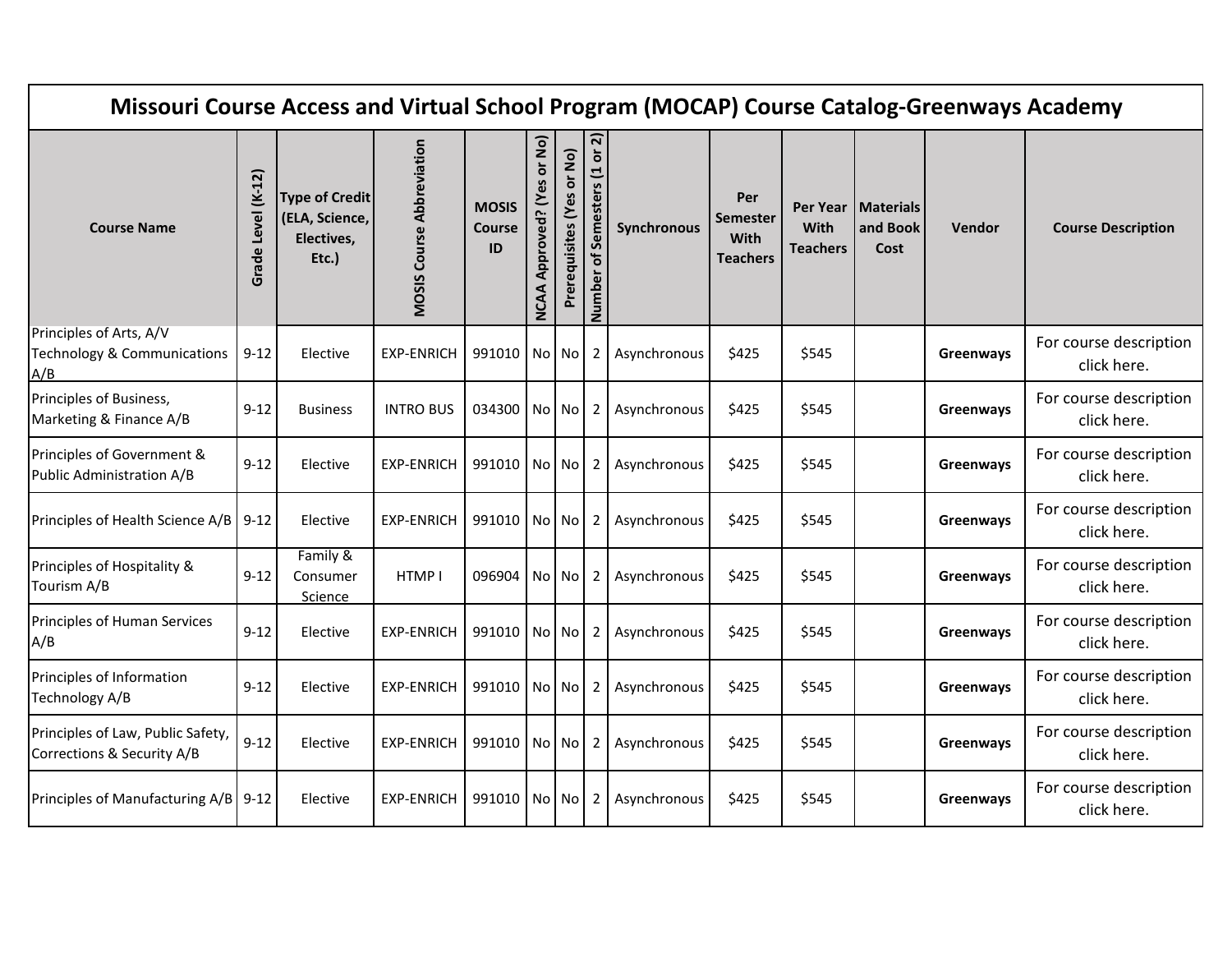| Missouri Course Access and Virtual School Program (MOCAP) Course Catalog-Greenways Academy |                       |                                                                |                                  |                                     |                                         |                           |                                   |              |                                                   |                         |                                          |           |                                       |
|--------------------------------------------------------------------------------------------|-----------------------|----------------------------------------------------------------|----------------------------------|-------------------------------------|-----------------------------------------|---------------------------|-----------------------------------|--------------|---------------------------------------------------|-------------------------|------------------------------------------|-----------|---------------------------------------|
| <b>Course Name</b>                                                                         | Level (K-12)<br>Grade | <b>Type of Credit</b><br>(ELA, Science,<br>Electives,<br>Etc.) | <b>MOSIS Course Abbreviation</b> | <b>MOSIS</b><br><b>Course</b><br>ID | or No)<br>Approved? (Yes<br><b>NCAA</b> | Prerequisites (Yes or No) | ត<br>of Semesters (1 or<br>Number | Synchronous  | Per<br><b>Semester</b><br>With<br><b>Teachers</b> | With<br><b>Teachers</b> | Per Year   Materials<br>and Book<br>Cost | Vendor    | <b>Course Description</b>             |
| Principles of Public Service: To<br>Serve & Protect                                        | $9 - 12$              | Elective                                                       | <b>EXP-ENRICH</b>                | 991010 No No                        |                                         |                           | 1                                 | Asynchronous | \$425                                             |                         |                                          | Greenways | For course description<br>click here. |
| Principles of Transportation,<br>Distribution & Logistics A/B                              | $9 - 12$              | Elective                                                       | <b>EXP-ENRICH</b>                | 991010 No No                        |                                         |                           | 2                                 | Asynchronous | \$425                                             | \$545                   |                                          | Greenways | For course description<br>click here. |
| <b>Probability and Statistics</b>                                                          | 9-12                  | <b>Mathematics</b>                                             | PROB-STAT                        | 115875                              |                                         | No No                     | $\mathbf{1}$                      | Asynchronous | \$425                                             |                         |                                          | Greenways | For course description<br>click here. |
| <b>Professional Communications</b>                                                         | $9 - 12$              | <b>Business</b>                                                | <b>BUS</b><br>COMMUN             | 034320 No No                        |                                         |                           | 1                                 | Asynchronous | \$425                                             |                         |                                          | Greenways | For course description<br>click here. |
| Professional Photography A/B                                                               | $9 - 12$              | <b>Fine Arts</b>                                               | PHOTOGRPH<br>Y                   | 024130 No No                        |                                         |                           | 2                                 | Asynchronous | \$425                                             | \$545                   |                                          | Greenways | For course description<br>click here. |
| Psychology A/B                                                                             |                       | 9-12 Social Studies PSYCHOLOGY 156100 No No                    |                                  |                                     |                                         |                           | $2^{\circ}$                       | Asynchronous | \$425                                             | \$545                   |                                          | Greenways | For course description<br>click here. |
| Real World Parenting A/B                                                                   | $9 - 12$              | Family &<br>Consumer<br>Science                                | PARENTING                        | 096830 No No                        |                                         |                           | 2                                 | Asynchronous | \$425                                             | \$545                   |                                          | Greenways | For course description<br>click here. |
| Revolutionary Ideas in Science                                                             | $9 - 12$              | Science                                                        | <b>GEN SCI</b>                   | 135000 No No                        |                                         |                           | $\mathbf{1}$                      | Asynchronous | \$425                                             |                         |                                          | Greenways | For course description<br>click here. |
| <b>SAT Language Arts</b>                                                                   | $9 - 12$              | <b>Test Prep</b>                                               | <b>ACT-SAT</b>                   | 994025                              |                                         | No No                     | 1                                 | Asynchronous | \$425                                             |                         |                                          | Greenways | For course description<br>click here. |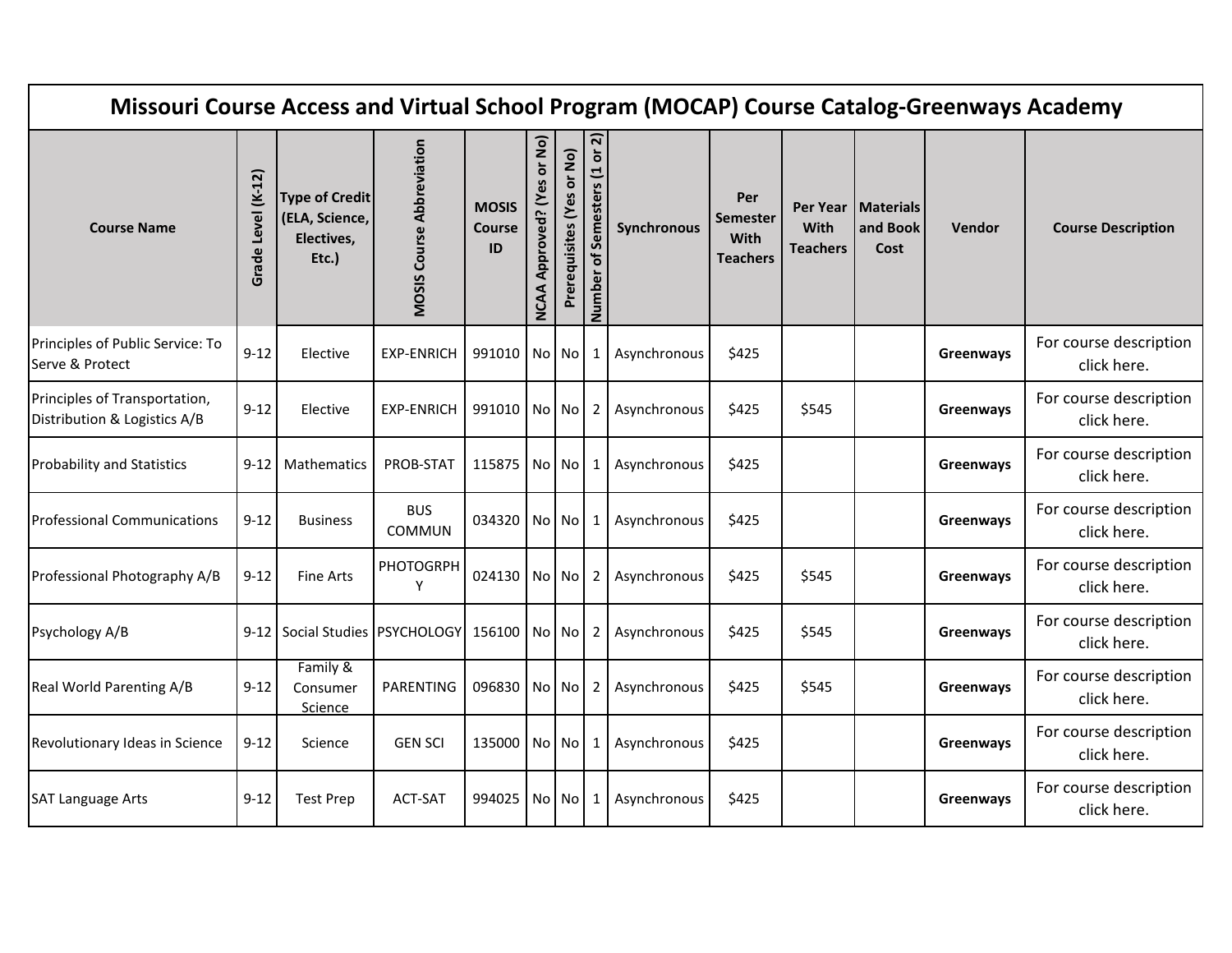| Missouri Course Access and Virtual School Program (MOCAP) Course Catalog-Greenways Academy |                       |                                                                |                                  |                                     |                                         |                           |                                                      |              |                                                   |                         |                                          |           |                                       |
|--------------------------------------------------------------------------------------------|-----------------------|----------------------------------------------------------------|----------------------------------|-------------------------------------|-----------------------------------------|---------------------------|------------------------------------------------------|--------------|---------------------------------------------------|-------------------------|------------------------------------------|-----------|---------------------------------------|
| <b>Course Name</b>                                                                         | Level (K-12)<br>Grade | <b>Type of Credit</b><br>(ELA, Science,<br>Electives,<br>Etc.) | <b>MOSIS Course Abbreviation</b> | <b>MOSIS</b><br><b>Course</b><br>ID | or No)<br>Approved? (Yes<br><b>NCAA</b> | Prerequisites (Yes or No) | $\overline{\mathsf{N}}$<br>Number of Semesters (1 or | Synchronous  | Per<br><b>Semester</b><br>With<br><b>Teachers</b> | With<br><b>Teachers</b> | Per Year   Materials<br>and Book<br>Cost | Vendor    | <b>Course Description</b>             |
| <b>SAT Math</b>                                                                            | $9 - 12$              | <b>Test Prep</b>                                               | ACT-SAT                          | 994025   No   No                    |                                         |                           | 1                                                    | Asynchronous | \$425                                             |                         |                                          | Greenways | For course description<br>click here. |
| <b>SAT Reading</b>                                                                         | $9 - 12$              | <b>Test Prep</b>                                               | ACT-SAT                          | 994025 No No                        |                                         |                           | 1                                                    | Asynchronous | \$425                                             |                         |                                          | Greenways | For course description<br>click here. |
| Science 1 A/B                                                                              | 1                     | Science                                                        | <b>GEN SCI</b>                   | 135000 No No                        |                                         |                           | $2 \mid$                                             | Asynchronous | \$425                                             | \$545                   |                                          | Greenways | For course description<br>click here. |
| Science 2 A/B                                                                              | $\overline{2}$        | Science                                                        | <b>GEN SCI</b>                   | 135000 No No                        |                                         |                           | $\mathbf{2}$                                         | Asynchronous | \$425                                             | \$545                   |                                          | Greenways | For course description<br>click here. |
| Science 3 A/B                                                                              | 3                     | Science                                                        | <b>GEN SCI</b>                   | 135000 No No                        |                                         |                           | 2                                                    | Asynchronous | \$425                                             | \$545                   |                                          | Greenways | For course description<br>click here. |
| Science 4 A/B                                                                              | 4                     | Science                                                        | <b>GEN SCI</b>                   | 135000 No No                        |                                         |                           | 2 <sub>1</sub>                                       | Asynchronous | \$425                                             | \$545                   |                                          | Greenways | For course description<br>click here. |
| Science 5 A/B                                                                              | 5                     | Science                                                        | <b>GEN SCI</b>                   | 135000 No No                        |                                         |                           | $\overline{2}$                                       | Asynchronous | \$425                                             | \$545                   |                                          | Greenways | For course description<br>click here. |
| Science K A/B                                                                              | К                     | Science                                                        | <b>GEN SCI</b>                   | 135000 No No                        |                                         |                           | $2 \mid$                                             | Asynchronous | \$425                                             | \$545                   |                                          | Greenways | For course description<br>click here. |
| Social Issues                                                                              |                       | 9-12 Social Studies                                            | O SOC STUD                       | 156699 No No                        |                                         |                           | 1                                                    | Asynchronous | \$425                                             |                         |                                          | Greenways | For course description<br>click here. |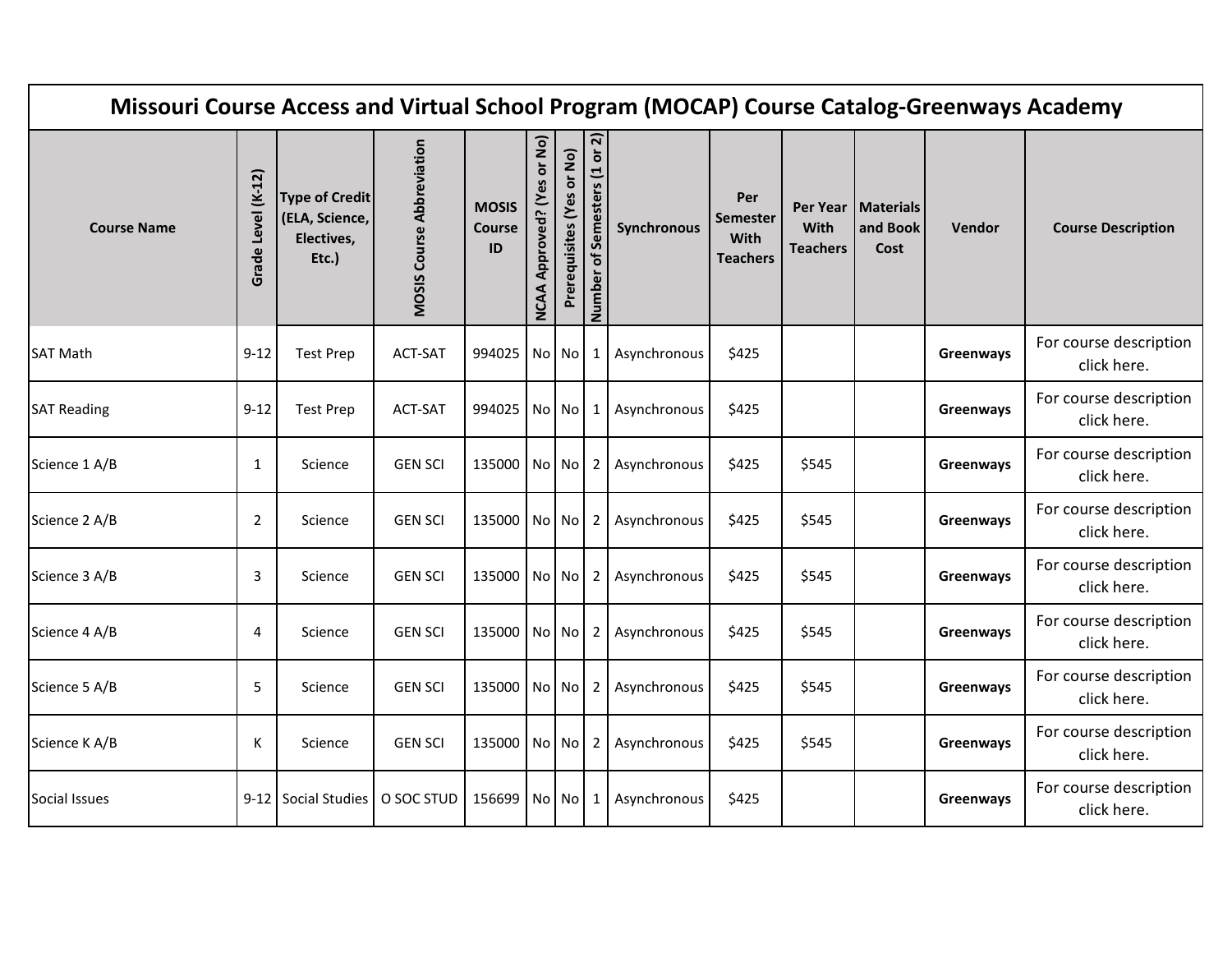| Missouri Course Access and Virtual School Program (MOCAP) Course Catalog-Greenways Academy |                       |                                                                |                                  |                                     |                                         |                           |                                 |              |                                                   |                                     |                                      |           |                                       |
|--------------------------------------------------------------------------------------------|-----------------------|----------------------------------------------------------------|----------------------------------|-------------------------------------|-----------------------------------------|---------------------------|---------------------------------|--------------|---------------------------------------------------|-------------------------------------|--------------------------------------|-----------|---------------------------------------|
| <b>Course Name</b>                                                                         | Level (K-12)<br>Grade | <b>Type of Credit</b><br>(ELA, Science,<br>Electives,<br>Etc.) | <b>MOSIS Course Abbreviation</b> | <b>MOSIS</b><br><b>Course</b><br>ID | or No)<br>Approved? (Yes<br><b>NCAA</b> | Prerequisites (Yes or No) | of Semesters (1 or 2)<br>Number | Synchronous  | Per<br><b>Semester</b><br>With<br><b>Teachers</b> | Per Year<br>With<br><b>Teachers</b> | <b>Materials</b><br>and Book<br>Cost | Vendor    | <b>Course Description</b>             |
| Social Problems I A/B                                                                      |                       | 9-12 Social Studies                                            | <b>CONTMP ISS</b>                | 156620 No No                        |                                         |                           | $\overline{2}$                  | Asynchronous | \$425                                             | \$545                               |                                      | Greenways | For course description<br>click here. |
| Social Problems II A/B                                                                     |                       | 9-12 Social Studies                                            | CONTMP ISS                       | 156620                              | No No                                   |                           | 2                               | Asynchronous | \$425                                             | \$545                               |                                      | Greenways | For course description<br>click here. |
| Social Studies 1 A/B                                                                       | 1                     | <b>Social Studies</b>                                          | <b>SOC STUD</b>                  | 156600 No No                        |                                         |                           | $\overline{2}$                  | Asynchronous | \$425                                             | \$545                               |                                      | Greenways | For course description<br>click here. |
| Social Studies 2 A/B                                                                       | 2                     | <b>Social Studies</b>                                          | <b>SOC STUD</b>                  | 156600 No No                        |                                         |                           | $\overline{2}$                  | Asynchronous | \$425                                             | \$545                               |                                      | Greenways | For course description<br>click here. |
| Social Studies 3 A/B                                                                       | 3                     | <b>Social Studies</b>                                          | <b>SOC STUD</b>                  | 156600 No No                        |                                         |                           | 2                               | Asynchronous | \$425                                             | \$545                               |                                      | Greenways | For course description<br>click here. |
| Social Studies 4 A/B                                                                       | 4                     | Social Studies                                                 | <b>SOC STUD</b>                  | 156600 No No                        |                                         |                           | $\mathbf{2}$                    | Asynchronous | \$425                                             | \$545                               |                                      | Greenways | For course description<br>click here. |
| Social Studies 5 A/B                                                                       | 5                     | <b>Social Studies</b>                                          | <b>SOC STUD</b>                  | 156600 No No                        |                                         |                           | $\overline{2}$                  | Asynchronous | \$425                                             | \$545                               |                                      | Greenways | For course description<br>click here. |
| Social Studies K A/B                                                                       | К                     | <b>Social Studies</b>                                          | <b>SOC STUD</b>                  | 156600 No No                        |                                         |                           | $\overline{2}$                  | Asynchronous | \$425                                             | \$545                               |                                      | Greenways | For course description<br>click here. |
| Sociology                                                                                  |                       | 9-12 Social Studies                                            | SOCIOLOGY                        | 156670 No No                        |                                         |                           | 1                               | Asynchronous | \$425                                             |                                     |                                      | Greenways | For course description<br>click here. |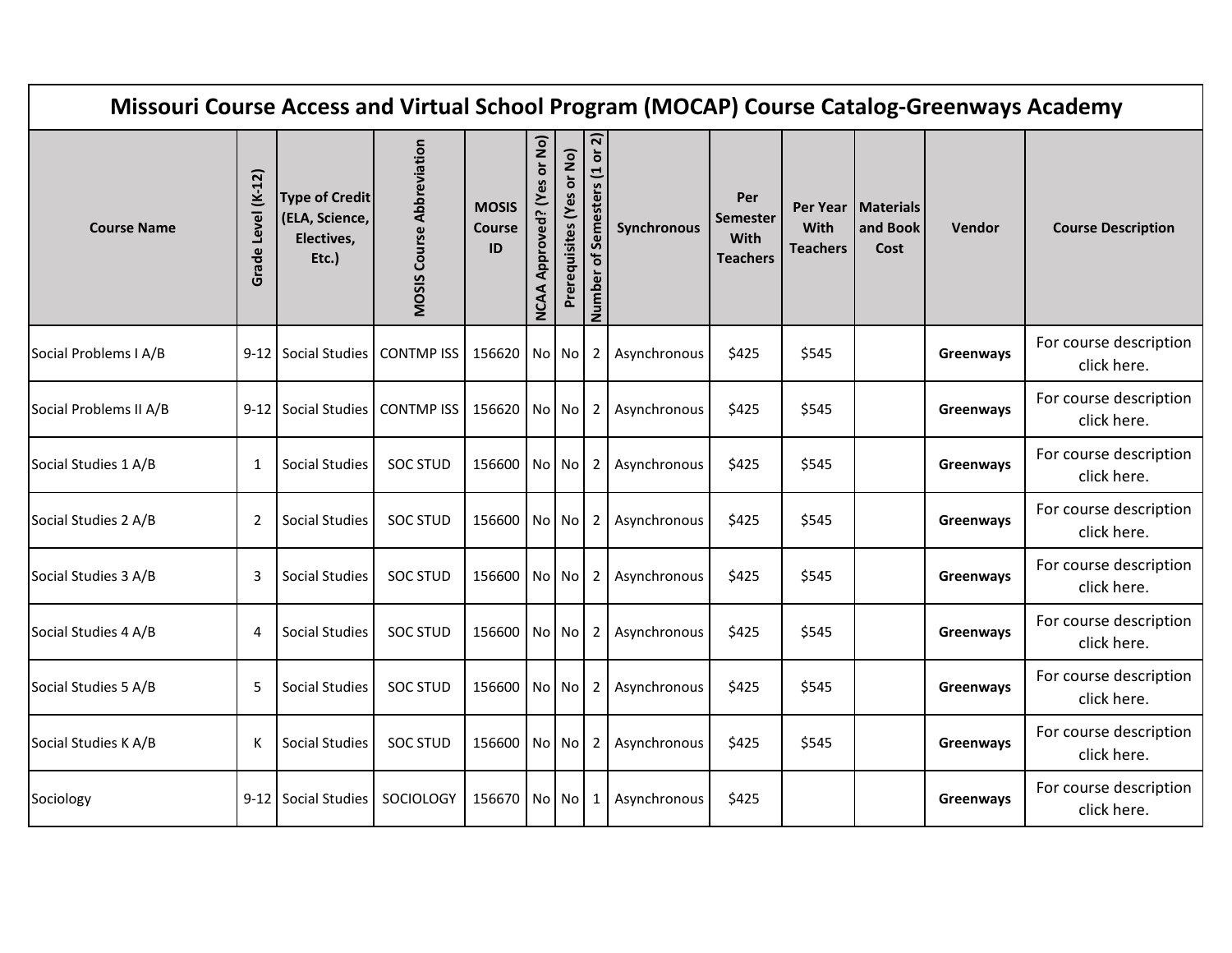| Missouri Course Access and Virtual School Program (MOCAP) Course Catalog-Greenways Academy |                       |                                                                |                                  |                                     |                                         |                           |                              |              |                                                   |                                     |                                      |           |                                       |
|--------------------------------------------------------------------------------------------|-----------------------|----------------------------------------------------------------|----------------------------------|-------------------------------------|-----------------------------------------|---------------------------|------------------------------|--------------|---------------------------------------------------|-------------------------------------|--------------------------------------|-----------|---------------------------------------|
| <b>Course Name</b>                                                                         | Level (K-12)<br>Grade | <b>Type of Credit</b><br>(ELA, Science,<br>Electives,<br>Etc.) | <b>MOSIS Course Abbreviation</b> | <b>MOSIS</b><br><b>Course</b><br>ID | or No)<br>Approved? (Yes<br><b>NCAA</b> | Prerequisites (Yes or No) | Number of Semesters (1 or 2) | Synchronous  | Per<br><b>Semester</b><br>With<br><b>Teachers</b> | Per Year<br>With<br><b>Teachers</b> | <b>Materials</b><br>and Book<br>Cost | Vendor    | <b>Course Description</b>             |
| Sociology I A/B                                                                            |                       | 9-12 Social Studies                                            | SOCIOLOGY                        | 156670 No No                        |                                         |                           | $\overline{2}$               | Asynchronous | \$425                                             | \$545                               |                                      | Greenways | For course description<br>click here. |
| Sociology II A/B                                                                           |                       | 9-12 Social Studies                                            | SOCIOLOGY                        | 156670                              | No No                                   |                           | 2                            | Asynchronous | \$425                                             | \$545                               |                                      | Greenways | For course description<br>click here. |
| <b>Structure of Writing</b>                                                                | $9 - 12$              | English<br>Language Arts                                       | O LANG ART                       | 054899                              |                                         | No No                     | 1                            | Asynchronous | \$425                                             |                                     |                                      | Greenways | For course description<br>click here. |
| <b>United States Government</b>                                                            |                       | 9-12 Social Studies                                            | AMER GOVT                        | 156651 No No                        |                                         |                           | 1                            | Asynchronous | \$425                                             |                                     |                                      | Greenways | For course description<br>click here. |
| United States History A/B                                                                  |                       | 9-12 Social Studies                                            | <b>AMER HIST</b>                 | 156661                              |                                         | No No                     | 2                            | Asynchronous | \$425                                             | \$545                               |                                      | Greenways | For course description<br>click here. |
| Web Technologies A/B                                                                       | $9 - 12$              | <b>Business</b>                                                | <b>WEB DES</b>                   | 034393 No No                        |                                         |                           | $2^{\circ}$                  | Asynchronous | \$425                                             | \$545                               |                                      | Greenways | For course description<br>click here. |
| <b>Women's Studies</b>                                                                     |                       | 9-12 Social Studies                                            | O HISTORY                        | 156660 No No                        |                                         |                           | 1                            | Asynchronous | \$425                                             |                                     |                                      | Greenways | For course description<br>click here. |
| World Geography A/B                                                                        |                       | 9-12 Social Studies                                            | <b>GEOGRAPHY</b>                 | 156640                              | No No                                   |                           | $\overline{2}$               | Asynchronous | \$425                                             | \$545                               |                                      | Greenways | For course description<br>click here. |
| World History A/B                                                                          |                       | 9-12   Social Studies   WORLD HIST   156663   No   No          |                                  |                                     |                                         |                           | 2                            | Asynchronous | \$425                                             | \$545                               |                                      | Greenways | For course description<br>click here. |